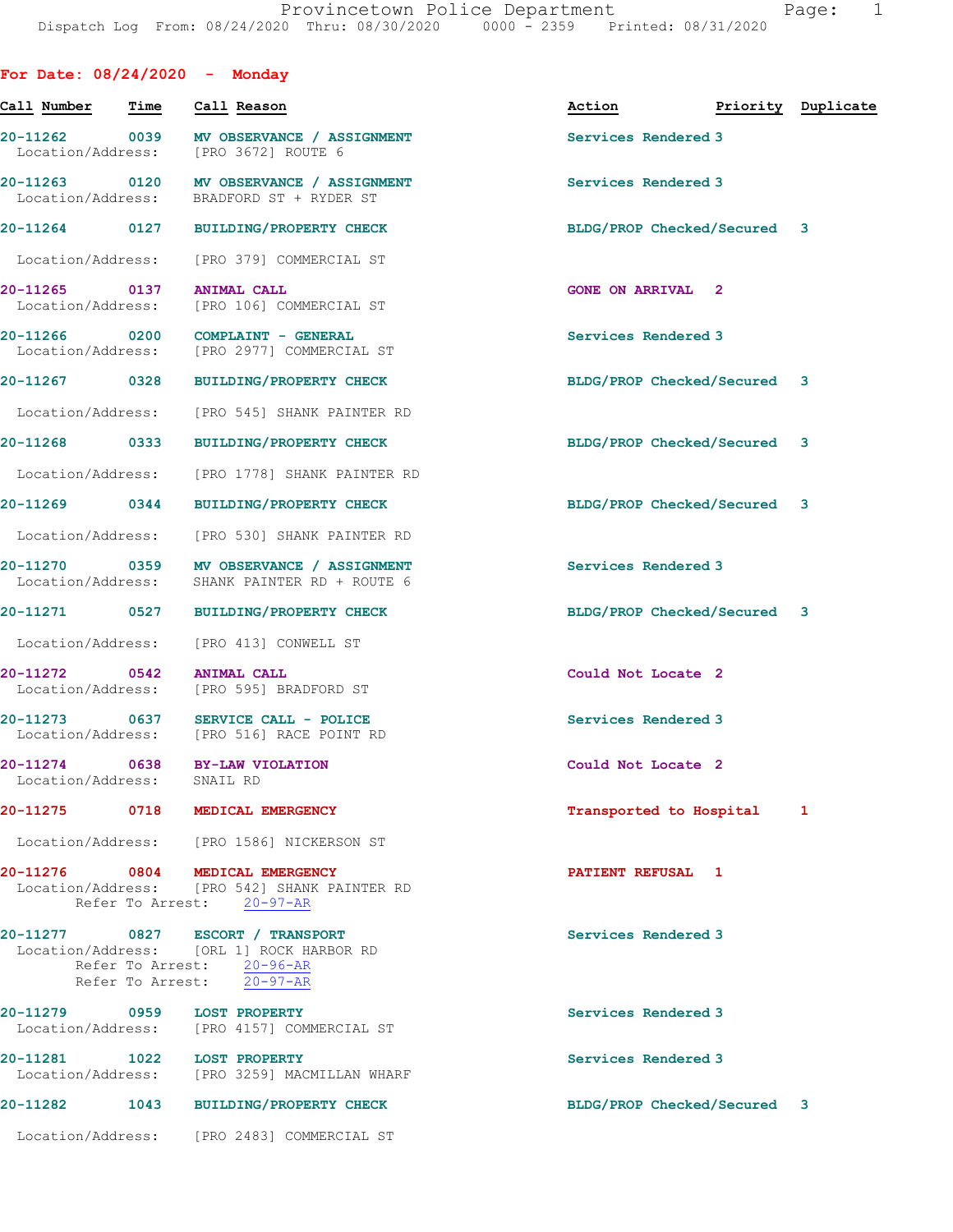|                                                             | 20-11286 1116 PARKING COMPLAINT                                                      | Citation / Warning Issued 3 |              |
|-------------------------------------------------------------|--------------------------------------------------------------------------------------|-----------------------------|--------------|
|                                                             | Location/Address: [PRO 569] WINSLOW ST                                               |                             |              |
|                                                             | 20-11288 1131 SUSPICIOUS ACTIVITY<br>Location/Address: COMMERCIAL ST + RYDER ST      | SPOKEN TO<br>$\overline{2}$ |              |
|                                                             | 20-11289 1142 HARASSMENT / THREATS<br>Location/Address: [PRO 444] HIGH POLE HILL     | $\overline{2}$<br>SPOKEN TO |              |
| 20-11290 1158 MV DISABLED                                   | Location/Address: [PRO 2479] ROUTE 6                                                 | Services Rendered 2         |              |
| 20-11291 1214 VANDALISM                                     | Location/Address: [PRO 105] COMMERCIAL ST                                            | Services Rendered 3         |              |
| 20-11292 1221 FOLLOW UP                                     | Location/Address: [PRO 312] COMMERCIAL ST<br>Refer To Arrest: 20-97-AR               | Services Rendered 2         |              |
| 20-11293 1223 ANIMAL CALL                                   |                                                                                      | Referred to Other Agency 2  |              |
|                                                             | Location/Address: [PRO 1447] WINTHROP ST                                             |                             |              |
|                                                             | 20-11295 1236 BUILDING/PROPERTY CHECK                                                | BLDG/PROP Checked/Secured 3 |              |
|                                                             | Location/Address: [PRO 272] COMMERCIAL ST                                            |                             |              |
| 20-11296 1251 MV HIT & RUN<br>Location/Address: BREWSTER ST |                                                                                      | Services Rendered 2         |              |
|                                                             | 20-11298 1320 GENERAL INFO<br>Location/Address: [PRO 542] SHANK PAINTER RD           | Services Rendered 3         |              |
|                                                             | 20-11299 1330 SERVICE CALL - POLICE<br>Location/Address: [PRO 3670] SHANK PAINTER RD | Services Rendered 3         |              |
| 20-11300 1340 VANDALISM                                     | Location/Address: [PRO 3033] COMMERCIAL ST                                           | SPOKEN TO<br>3              |              |
|                                                             | 20-11301  1401  PARKING COMPLAINT<br>Location/Address: [PRO 1389] JOHNSON ST         | 3<br>SPOKEN TO              |              |
|                                                             | 20-11303 1427 BY-LAW VIOLATION<br>Location/Address: [PRO 105] COMMERCIAL ST          | $\overline{2}$<br>SPOKEN TO |              |
| 20-11305 1540                                               | <b>FOLLOW UP</b><br>Location/Address: [PRO 3873] CONWELL ST                          | Could Not Locate 2          |              |
|                                                             | 20-11306 1550 COMPLAINT - GENERAL<br>Location/Address: [PRO 3276] COMMERCIAL ST      | 3<br>SPOKEN TO              |              |
| 20-11307 1602 LOST PROPERTY                                 | Location/Address: [PRO 3287] ROUTE 6                                                 | Services Rendered 3         |              |
| 20-11308 1609 MV COLLISION                                  | Location/Address: [PRO 146] COMMERCIAL ST                                            | Services Rendered 1         |              |
| 20-11311 1615                                               | <b>ANIMAL CALL</b><br>Location/Address: [PRO 652] COMMERCIAL ST                      | Services Rendered 2         |              |
| 20-11309 1616 FOLLOW UP                                     | Location/Address: [PRO 3873] CONWELL ST                                              | Services Rendered 2         |              |
|                                                             | 20-11312 1632 MEDICAL EMERGENCY                                                      | Transported to Hospital     | $\mathbf{1}$ |
|                                                             | Location/Address: [PRO 3873] CONWELL ST                                              |                             |              |
| 1640<br>20-11313                                            | MEDICAL EMERGENCY                                                                    | Transported to Hospital     | $\mathbf{1}$ |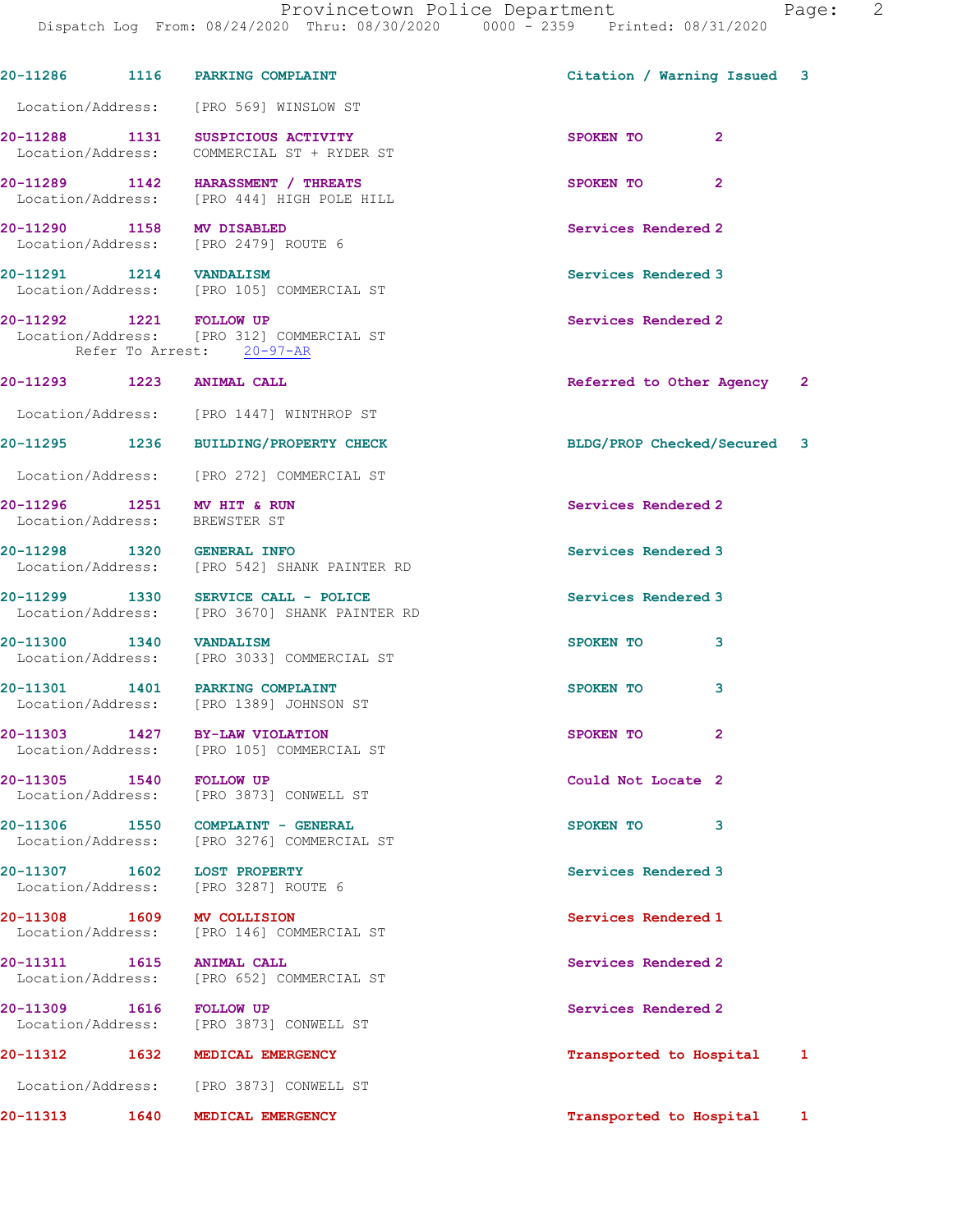|                                                    | Dispatch Log From: 08/24/2020 Thru: 08/30/2020 0000 - 2359 Printed: 08/31/2020       |                             |              |
|----------------------------------------------------|--------------------------------------------------------------------------------------|-----------------------------|--------------|
|                                                    | Location/Address: [PRO 4136] BRADFORD ST                                             |                             |              |
| 20-11314 1716 PROPERTY DAMAGE                      | Location/Address: [PRO 3873] CONWELL ST                                              | SPOKEN TO 3                 |              |
|                                                    | 20-11316 1815 BUILDING/PROPERTY CHECK                                                | BLDG/PROP Checked/Secured 3 |              |
|                                                    | Location/Address: [PRO 519] RACE POINT RD                                            |                             |              |
| 20-11317 1857 ANIMAL CALL                          |                                                                                      | Transferred Custody         | $\mathbf{2}$ |
|                                                    | Location/Address: [PRO 1879] FRANKLIN ST                                             |                             |              |
|                                                    | 20-11321 1946 COMPLAINT - GENERAL<br>Location/Address: [PRO 154] COMMERCIAL ST       | Services Rendered 3         |              |
| 20-11322 2012 MV STOP                              | Location/Address: [PRO 3430] COMMERCIAL ST                                           | <b>VERBAL WARNING 3</b>     |              |
| 20-11323 2023 MV STOP                              | Location/Address: [PRO 1520] BRADFORD ST                                             | Vehicle Towed 3             |              |
|                                                    | 20-11326 2202 MV STOP<br>Location/Address: BRADFORD ST EXT + MEADOW RD               | 3<br><b>VERBAL WARNING</b>  |              |
| 20-11327 2219 MV STOP<br>Location/Address: ROUTE 6 |                                                                                      | <b>VERBAL WARNING 3</b>     |              |
| 20-11328 2234 LOST PINK WALLET                     | Location/Address: [PRO 542] SHANK PAINTER RD                                         | Services Rendered 3         |              |
| 20-11330 2335 BY-LAW VIOLATION                     | Location/Address: [PRO 526] RYDER ST EXT                                             | VERBAL WARNING <sub>2</sub> |              |
| Location/Address: [PRO 571] ALDEN ST               | 20-11331 2352 BUILDING/PROPERTY CHECK                                                | Services Rendered 3         |              |
| For Date: $08/25/2020 -$ Tuesday                   |                                                                                      |                             |              |
|                                                    | 20-11333 0010 BUILDING/PROPERTY CHECK<br>Location/Address: [PRO 2492] WINSLOW ST     | Services Rendered 3         |              |
|                                                    | 20-11334 0024 MV OBSERVANCE / ASSIGNMENT<br>Location/Address: [PRO 4136] BRADFORD ST | <b>Services Rendered 3</b>  |              |
| 20-11335                                           | 0033 BUILDING/PROPERTY CHECK                                                         | BLDG/PROP Checked/Secured   | 3            |
|                                                    | Location/Address: [PRO 3609] COMMERCIAL ST                                           |                             |              |
| 20-11336 0042                                      | <b>MV STOP</b><br>Location/Address: [PRO 37] BRADFORD ST                             | <b>VERBAL WARNING 3</b>     |              |
|                                                    | 20-11338 0108 MV OBSERVANCE / ASSIGNMENT<br>Location/Address: [PRO 595] BRADFORD ST  | Services Rendered 3         |              |
| 20-11339 0151                                      | BUILDING/PROPERTY CHECK                                                              | BLDG/PROP Checked/Secured 3 |              |
| Location/Address:                                  | [PRO 488] MAYFLOWER ST                                                               |                             |              |
| 20-11340 0220<br>Location/Address:                 | <b>BUILDING/PROPERTY CHECK</b><br>[PRO 2483] COMMERCIAL ST                           | Services Rendered 3         |              |
| 20-11341<br>0223                                   | <b>BUILDING/PROPERTY CHECK</b>                                                       | BLDG/PROP Checked/Secured   | 3            |
|                                                    | Location/Address: [PRO 3259] MACMILLAN WHARF                                         |                             |              |
| 20-11342 0252                                      | MEDICAL EMERGENCY<br>Location/Address: [PRO 1543] COMMERCIAL ST                      | PATIENT REFUSAL 1           |              |
| 20-11343 0355                                      | <b>BUILDING/PROPERTY CHECK</b>                                                       | BLDG/PROP Checked/Secured 3 |              |

Provincetown Police Department Page: 3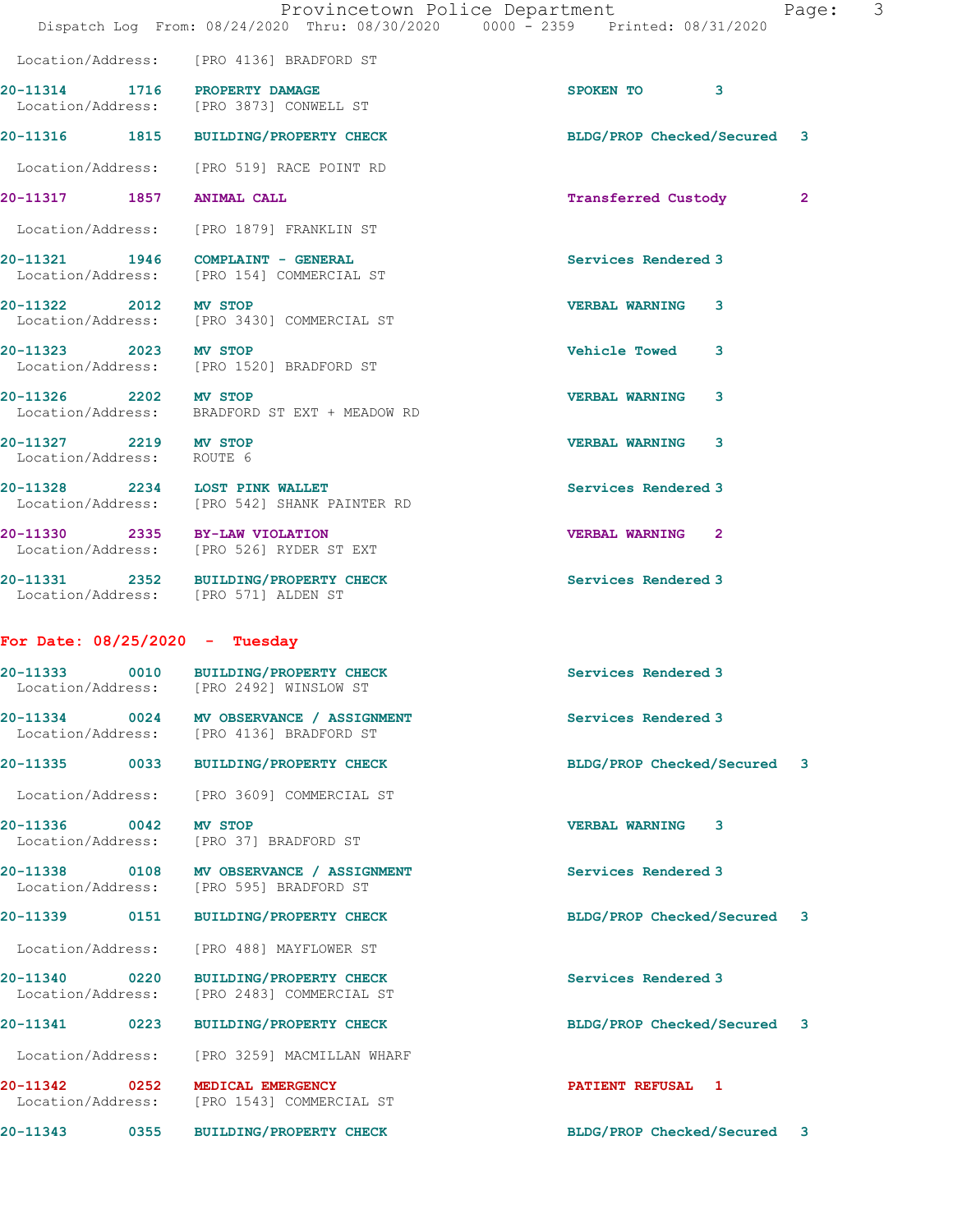Location/Address: [PRO 569] WINSLOW ST

| Location/Address: ROUTE 6 + SNAIL RD                                        | 20-11344 0457 MV OBSERVANCE / ASSIGNMENT                                                     | Services Rendered 3                     |
|-----------------------------------------------------------------------------|----------------------------------------------------------------------------------------------|-----------------------------------------|
|                                                                             | 20-11345 0536 BUILDING/PROPERTY CHECK<br>Location/Address: [PRO 537] SHANK PAINTER RD        | Services Rendered 3                     |
|                                                                             | 20-11346 0609 MV OBSERVANCE / ASSIGNMENT<br>Location/Address: SHANK PAINTER RD + PROVINCE RD | Services Rendered 3                     |
| 20-11347 0635 SERVICE CALL - POLICE                                         | Location/Address: [PRO 516] RACE POINT RD                                                    | Could Not Locate 3                      |
| 20-11348 0640 ASSIST CITIZEN                                                | Location/Address: [PRO 144] COMMERCIAL ST<br>Refer To Arrest: 20-102-AR                      | Vehicle Towed 3                         |
| 20-11349 0654 MEDICAL EMERGENCY                                             | Location/Address: [PRO 144] COMMERCIAL ST                                                    | Services Rendered 1                     |
| 20-11350 0756 SERVICE CALL - POLICE                                         | Location/Address: PILGRIM HEIGHTS RD + BRADFORD ST EXT                                       | $\overline{\phantom{a}}$ 3<br>SPOKEN TO |
| 20-11353 0941 SERVICE CALL - POLICE                                         | Location/Address: [PRO 3771] COMMERCIAL ST                                                   | 3<br>SPOKEN TO                          |
| 20-11356 1120 PROPERTY DAMAGE<br>Location/Address: [PRO 1415] PEARL ST      |                                                                                              | SPOKEN TO 3                             |
| 20-11357 1152 SERVE PROTECTION ON Location/Address: [PRO 87] CENTER ST      | SERVE PROTECTION ORDER                                                                       | Could Not Locate 2                      |
| 20-11359 1214 ALARM - GENERAL                                               | Location/Address: [PRO 2647] SHANK PAINTER RD                                                | Services Rendered 1                     |
| 20-11360 1232<br>Location/Address: [PRO 606] CONWELL ST                     | MV HIT & RUN                                                                                 | SPOKEN TO 2                             |
| 20-11361 1239 ANIMAL CALL                                                   | Location/Address: [PRO 1380] FRANKLIN ST                                                     | Services Rendered 2                     |
| 20-11362 1251 MV DISABLED                                                   | Location/Address: [PRO 165] COMMERCIAL ST                                                    | Services Rendered 2                     |
| 20-11365 1402 MEDICAL EMERGENCY                                             | Location/Address: [PRO 4025] BRADFORD ST                                                     | Services Rendered 1                     |
| 20-11366 1422 PROPERTY DAMAGE                                               | Location/Address: [PRO 2348] COMMERCIAL ST                                                   | Services Rendered 3                     |
| 20-11368 1545 PARKING COMPLAINT<br>Location/Address: SHANK PAINTER RD       |                                                                                              | Unfounded 3                             |
| Location/Address: ROUTE 6 + SNAIL RD                                        | 20-11369 1655 MV OBSERVANCE / ASSIGNMENT                                                     | Services Rendered 3                     |
| 20-11370 1814 MV STOP                                                       | Location/Address: [PRO 3430] COMMERCIAL ST                                                   | <b>VERBAL WARNING 3</b>                 |
| 20-11372 1820 HARASSMENT / THREATS<br>Location/Address: [PRO 1919] KILEY CT |                                                                                              | Services Rendered 2                     |
|                                                                             | 20-11373 1902 LOST WALLET<br>Location/Address: [PRO 542] SHANK PAINTER RD                    | Services Rendered 3                     |
| 20-11377 2007 MEDICAL EMERGENCY                                             | Location/Address: [PRO 526] RYDER ST EXT                                                     | PATIENT REFUSAL 1                       |
|                                                                             | 20-11378 2012 MV OBSERVANCE / ASSIGNMENT                                                     | Services Rendered 3                     |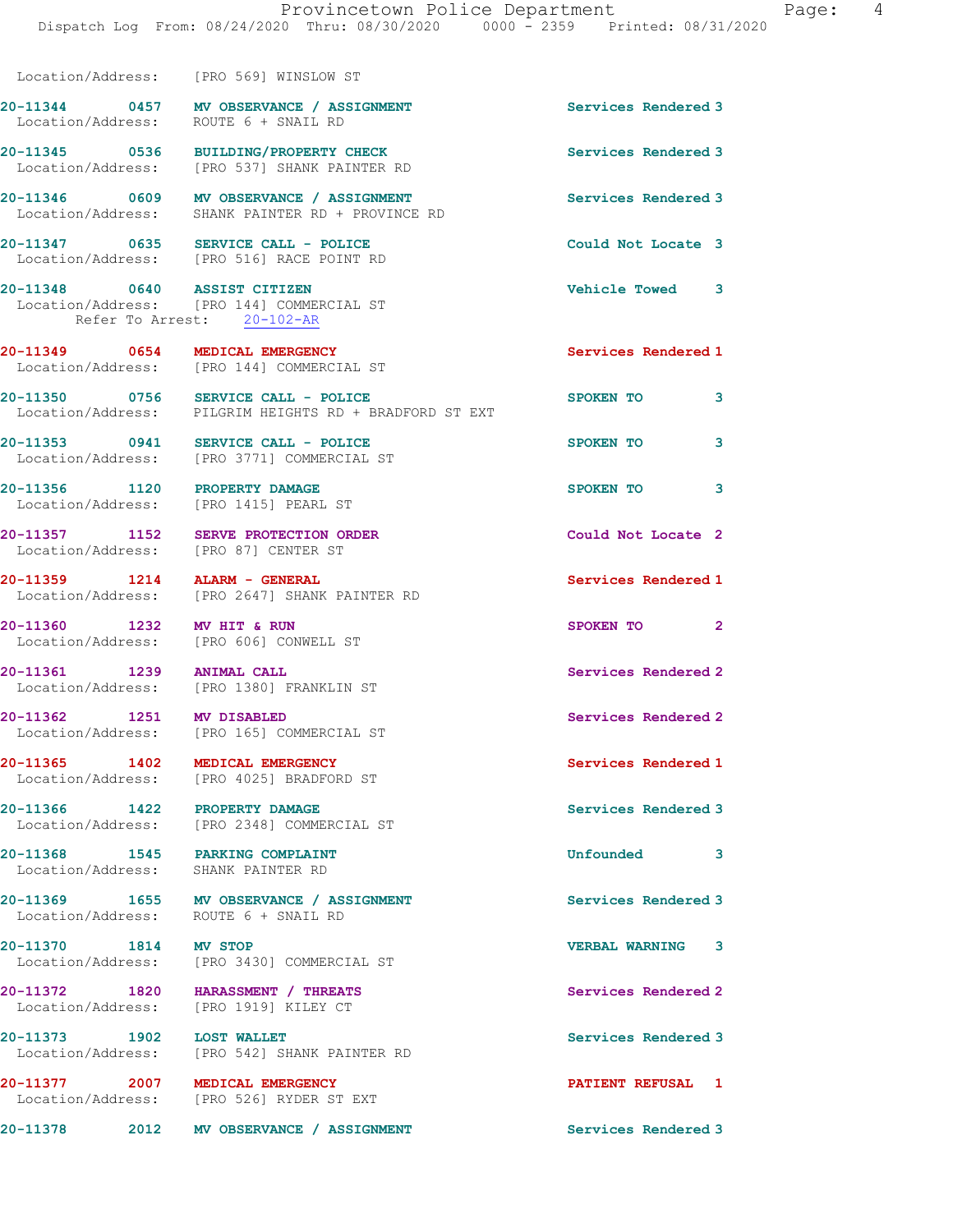|                       | Provincetown Police Department<br>Dispatch Log From: 08/24/2020 Thru: 08/30/2020 0000 - 2359 Printed: 08/31/2020 |                             | 5<br>Page: |
|-----------------------|------------------------------------------------------------------------------------------------------------------|-----------------------------|------------|
|                       | Location/Address: ROUTE 6 + SNAIL RD                                                                             |                             |            |
|                       | 20-11379 2041 SUSPICIOUS ACTIVITY<br>Location/Address: [PRO 2539] RYDER ST EXT                                   | Services Rendered 2         |            |
|                       | 20-11380 2104 911 - GENERAL<br>Location/Address: [PRO 2994] COMMERCIAL ST                                        | Could Not Locate 1          |            |
|                       | 20-11382 2154 BUILDING/PROPERTY CHECK                                                                            | BLDG/PROP Checked/Secured 3 |            |
|                       | Location/Address: [PRO 182] COMMERCIAL ST                                                                        |                             |            |
|                       | For Date: $08/26/2020 -$ Wednesday                                                                               |                             |            |
| 20-11384 0007 MV STOP | Location/Address: BROWNE ST + SHANK PAINTER RD                                                                   | <b>VERBAL WARNING</b><br>3  |            |
| 20-11385 0022 MV STOP | Location/Address: SHANK PAINTER RD + PROVINCE RD                                                                 | <b>VERBAL WARNING 3</b>     |            |
|                       | 20-11387 0057 BUILDING/PROPERTY CHECK                                                                            | BLDG/PROP Checked/Secured 3 |            |
| Location/Address:     | [PRO 1548] COMMERCIAL ST                                                                                         |                             |            |
|                       | 20-11388 0157 MV OBSERVANCE / ASSIGNMENT<br>Location/Address: SNAIL RD + COMMERCIAL ST                           | Services Rendered 3         |            |
| 20-11389 0218         | <b>BUILDING/PROPERTY CHECK</b>                                                                                   | BLDG/PROP Checked/Secured 3 |            |
| Location/Address:     | [PRO 488] MAYFLOWER ST                                                                                           |                             |            |
|                       | 20-11390 0234 BUILDING/PROPERTY CHECK<br>Location/Address: [PRO 2206] PILGRIMS LANDING                           | Services Rendered 3         |            |
|                       | 20-11391 0244 MV OBSERVANCE / ASSIGNMENT<br>Location/Address: JEROME SMITH RD + SHANK PAINTER RD                 | Services Rendered 3         |            |
|                       | 20-11392 0517 MV OBSERVANCE / ASSIGNMENT<br>Location/Address: ROUTE 6 + HOWLAND ST                               | Services Rendered 3         |            |
| Location/Address:     | 20-11393 0544 MV OBSERVANCE / ASSIGNMENT<br>SHANK PAINTER RD + PROVINCE RD                                       | Services Rendered 3         |            |
|                       | 20-11394 0639 SERVICE CALL - POLICE<br>Location/Address: [PRO 516] RACE POINT RD                                 | Services Rendered 3         |            |
|                       | 20-11396 0748 MV COLLISION<br>Location/Address: HANCOCK ST + BRADFORD ST<br>Refer To Accident: 20-55-AC          | Vehicle Towed 1             |            |
|                       | 20-11397 0840 LOST PROPERTY<br>Location/Address: [PRO 542] SHANK PAINTER RD                                      | Services Rendered 3         |            |
|                       | 20-11398 0904 ANIMAL CALL<br>Location/Address: [PRO 57] BRADFORD ST                                              | Services Rendered 2         |            |
| 20-11399 0931 HAZARDS | Location/Address: [PRO 1204] COMMERCIAL ST                                                                       | Services Rendered 2         |            |
|                       | 20-11400 1001 ESCORT / TRANSPORT<br>Location/Address: [ORL 1] ROCK HARBOR RD                                     | Services Rendered 3         |            |
|                       | 20-11401 1014 HARASSMENT / THREATS<br>Location/Address: [PRO 308] COMMERCIAL ST                                  | SPOKEN TO 2                 |            |
|                       | 20-11403 1047 ANIMAL CALL<br>Location/Address: [PRO 3260] BRADFORD ST EXT                                        | Services Rendered 2         |            |
|                       | 20-11405 1303 LOST PROPERTY<br>Location/Address: [PRO 542] SHANK PAINTER RD                                      | Services Rendered 3         |            |
|                       |                                                                                                                  |                             |            |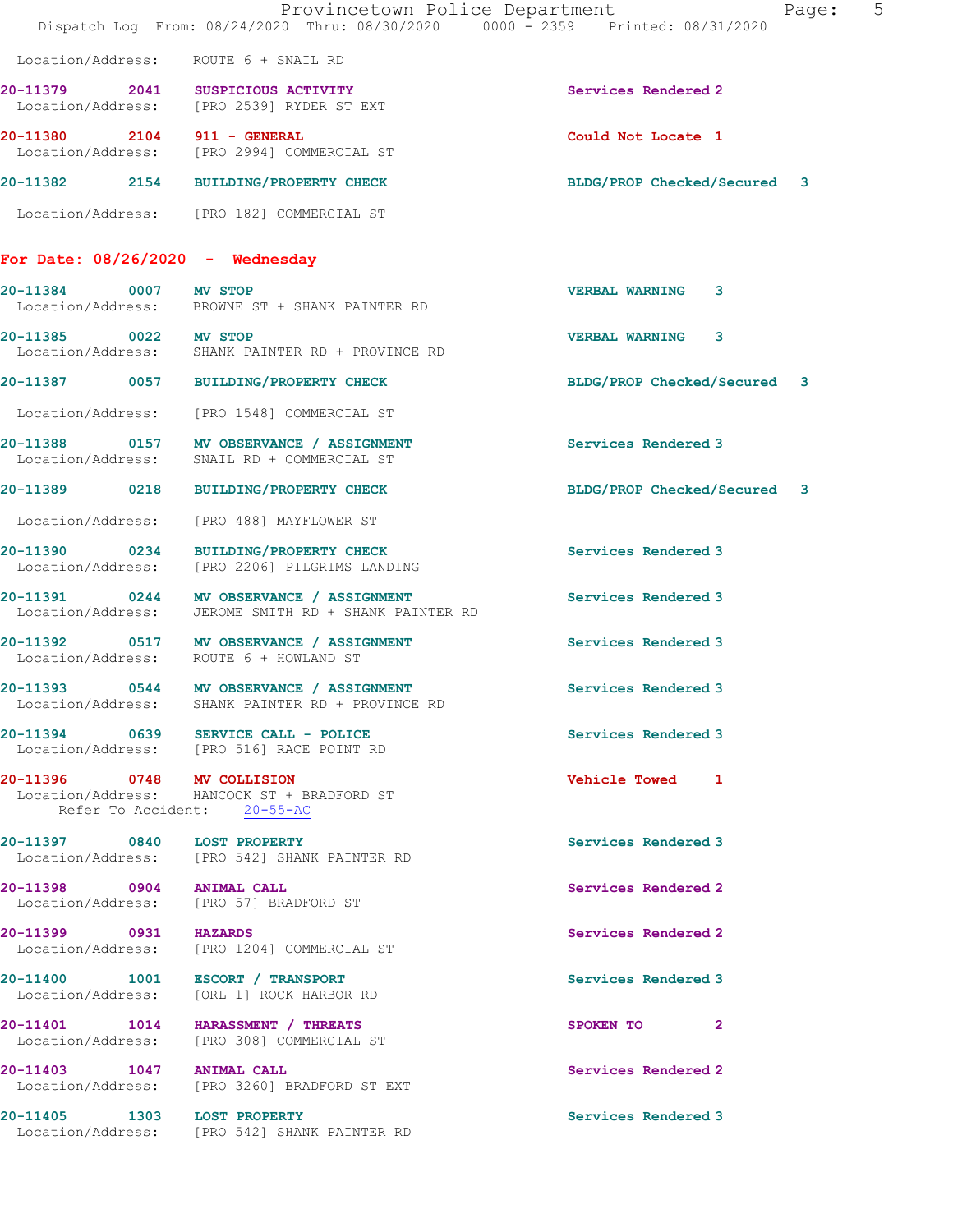20-11409 1407 BUILDING/PROPERTY CHECK Services Rendered 3 Location/Address: [PRO 2540] RACE POINT RD 20-11410 1426 LANDLORD / TENANT Services Rendered 2 [PRO 3736] COMMERCIAL ST 20-11411 1512 MEDICAL EMERGENCY 1990 11411 1512 1 Location/Address: [PRO 2539] RYDER ST EXT 20-11413 1528 TRAFFIC CONTROL 20-11413 1528 TRAFFIC CONTROL Services Rendered 3 Location/Address: 20-11414 1545 BUILDING/PROPERTY CHECK Services Rendered 3 Location/Address: [PRO 3259] MACMILLAN WHARF 20-11415 1605 PARKING COMPLAINT Services Rendered 3 Location/Address: LAW ST + COMMERCIAL ST 20-11417 1735 MV COMPLAINT Services Rendered 2 Location/Address: [PRO 1231] COMMERCIAL ST 20-11418 1829 SHOPLIFTING Peace Restored 3 Location/Address: [PRO 196] COMMERCIAL ST 20-11419 1836 MV DISABLED Services Rendered 2 Location/Address: BRADFORD ST + CONWELL ST 20-11420 1843 ANIMAL CALL 20 No Action Required 2 Location/Address: [PRO 2984] COMMERCIAL ST 20-11421 1908 MV OBSERVANCE / ASSIGNMENT Services Rendered 3<br>
Location/Address: [PRO 2977] COMMERCIAL ST [PRO 2977] COMMERCIAL ST 20-11422 1918 LARCENY / FORGERY / FRAUD Services Rendered 2 Location/Address: [PRO 3430] COMMERCIAL ST 20-11423 1948 NOISE COMPLAINT Services Rendered 3 Location/Address: [PRO 146] COMMERCIAL ST 20-11425 2005 MEDICAL EMERGENCY **PATIENT REFUSAL 1**  Location/Address: [PRO 3094] COMMERCIAL ST 20-11426 2014 FOLLOW UP Services Rendered 2 Location/Address: [TRU] GREAT HOLLOW RD 20-11427 2018 PARKING COMPLAINT Citation / Warning Issued 3 Location/Address: PEARL ST + FISHBURN CT 20-11429 2056 DISTURBANCE - FIGHT / ARGUMENT GONE ON ARRIVAL 1 [PRO 165] COMMERCIAL ST 20-11431 2125 BUILDING/PROPERTY CHECK BLDG/PROP Checked/Secured 3 Location/Address: [PRO 2492] WINSLOW ST 20-11432 2227 BUILDING/PROPERTY CHECK BLDG/PROP Checked/Secured 3 Location/Address: [PRO 488] MAYFLOWER ST 20-11433 2228 BUILDING/PROPERTY CHECK BLDG/PROP Checked/Secured 3 Location/Address: [PRO 2492] WINSLOW ST 20-11435 2313 BUILDING/PROPERTY CHECK BLDG/PROP Checked/Secured 3 Location/Address: [PRO 269] COMMERCIAL ST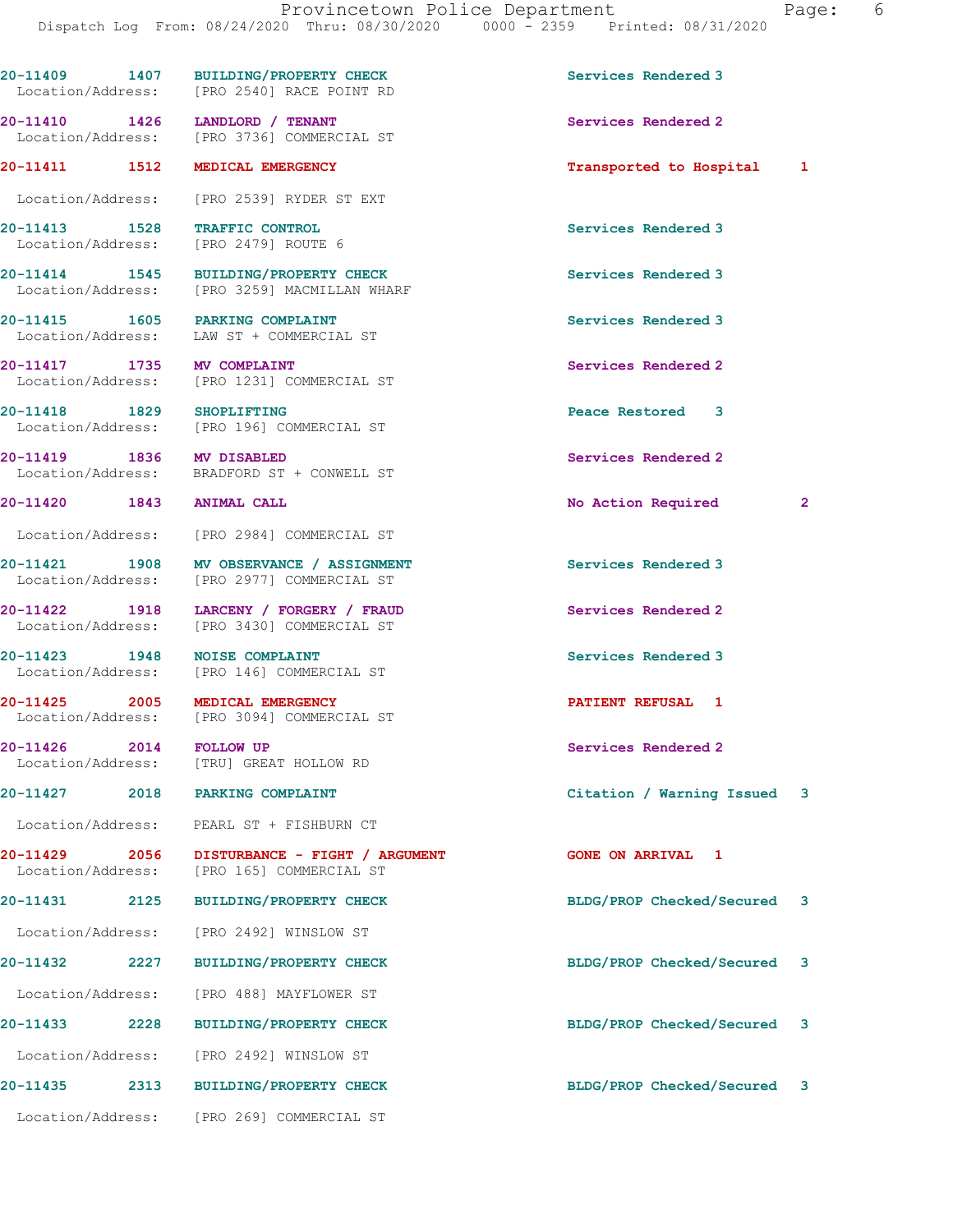|                           | Provincetown Police Department<br>Dispatch Log From: 08/24/2020 Thru: 08/30/2020 0000 - 2359 Printed: 08/31/2020 |                             | 7<br>Page: |
|---------------------------|------------------------------------------------------------------------------------------------------------------|-----------------------------|------------|
|                           | 20-11436 2314 BUILDING/PROPERTY CHECK                                                                            | BLDG/PROP Checked/Secured 3 |            |
|                           | Location/Address: [PRO 4080] RYDER ST EXT                                                                        |                             |            |
|                           | 20-11437 2348 MV OBSERVANCE / ASSIGNMENT<br>Location/Address: BRADFORD ST + HIGH POLE HILL                       | Services Rendered 3         |            |
|                           | For Date: $08/27/2020 -$ Thursday                                                                                |                             |            |
|                           | 20-11439 0009 BUILDING/PROPERTY CHECK<br>Location/Address: [PRO 2492] WINSLOW ST                                 | Services Rendered 3         |            |
|                           | 20-11440 0011 BUILDING/PROPERTY CHECK                                                                            | BLDG/PROP Checked/Secured 3 |            |
|                           | Location/Address: [PRO 2492] WINSLOW ST                                                                          |                             |            |
|                           | 20-11441 0012 SUSPICIOUS ACTIVITY<br>Location/Address: [PRO 444] HIGH POLE HILL                                  | SPOKEN TO<br>$\mathbf{2}$   |            |
|                           | 20-11442 0021 BUILDING/PROPERTY CHECK                                                                            | BLDG/PROP Checked/Secured 3 |            |
|                           | Location/Address: [PRO 488] MAYFLOWER ST                                                                         |                             |            |
| Location/Address:         | 20-11443 0043 MV OBSERVANCE / ASSIGNMENT<br>BRADFORD ST + SHANK PAINTER RD                                       | Services Rendered 3         |            |
|                           | 20-11446 0137 BUILDING/PROPERTY CHECK<br>Location/Address: [PRO 2520] PRINCE ST                                  | Services Rendered 3         |            |
| Location/Address:         | 20-11447 0212 MV OBSERVANCE / ASSIGNMENT<br>SHANK PAINTER RD + JEROME SMITH RD                                   | Services Rendered 3         |            |
|                           | 20-11448 0435 BUILDING/PROPERTY CHECK<br>Location/Address: [PRO 488] MAYFLOWER ST                                | Services Rendered 3         |            |
|                           | 20-11449 0515 BUILDING/PROPERTY CHECK<br>Location/Address: [PRO 1548] COMMERCIAL ST                              | Services Rendered 3         |            |
| Location/Address: ROUTE 6 | 20-11450 0525 MV OBSERVANCE / ASSIGNMENT                                                                         | Services Rendered 3         |            |
|                           | Location/Address: [PRO 2493] BRADFORD ST                                                                         | Services Rendered 3         |            |
|                           | 20-11453 0600 BUILDING/PROPERTY CHECK                                                                            | BLDG/PROP Checked/Secured 3 |            |
|                           | Location/Address: [PRO 569] WINSLOW ST                                                                           |                             |            |
|                           | 20-11454 0624 BUILDING/PROPERTY CHECK<br>Location/Address: [PRO 2492] WINSLOW ST                                 | Services Rendered 3         |            |
|                           | 20-11452 0630 SERVICE CALL - POLICE<br>Location/Address: [PRO 516] RACE POINT RD                                 | Services Rendered 3         |            |
|                           | 20-11455 0650 ALARM - GENERAL<br>Location/Address: [PRO 3296] SHANK PAINTER RD                                   | False Alarm 1               |            |
| 20-11456 0747             | <b>ANIMAL CALL</b><br>Location/Address: [PRO 357] COMMERCIAL ST                                                  | Services Rendered 2         |            |
|                           | 20-11457 0814 BUILDING/PROPERTY CHECK<br>Location/Address: [PRO 3259] MACMILLAN WHARF                            | Services Rendered 3         |            |
| Location/Address:         | 20-11462 0819 911 - GENERAL<br>[PRO 523] COMMERCIAL ST                                                           | SPOKEN TO 1                 |            |
|                           | 20-11458 0825 SERVICE CALL - POLICE<br>Location/Address: [PRO 3296] SHANK PAINTER RD                             | Services Rendered 3         |            |
|                           | 20-11459 0844 SERVICE CALL - POLICE                                                                              | Services Rendered 3         |            |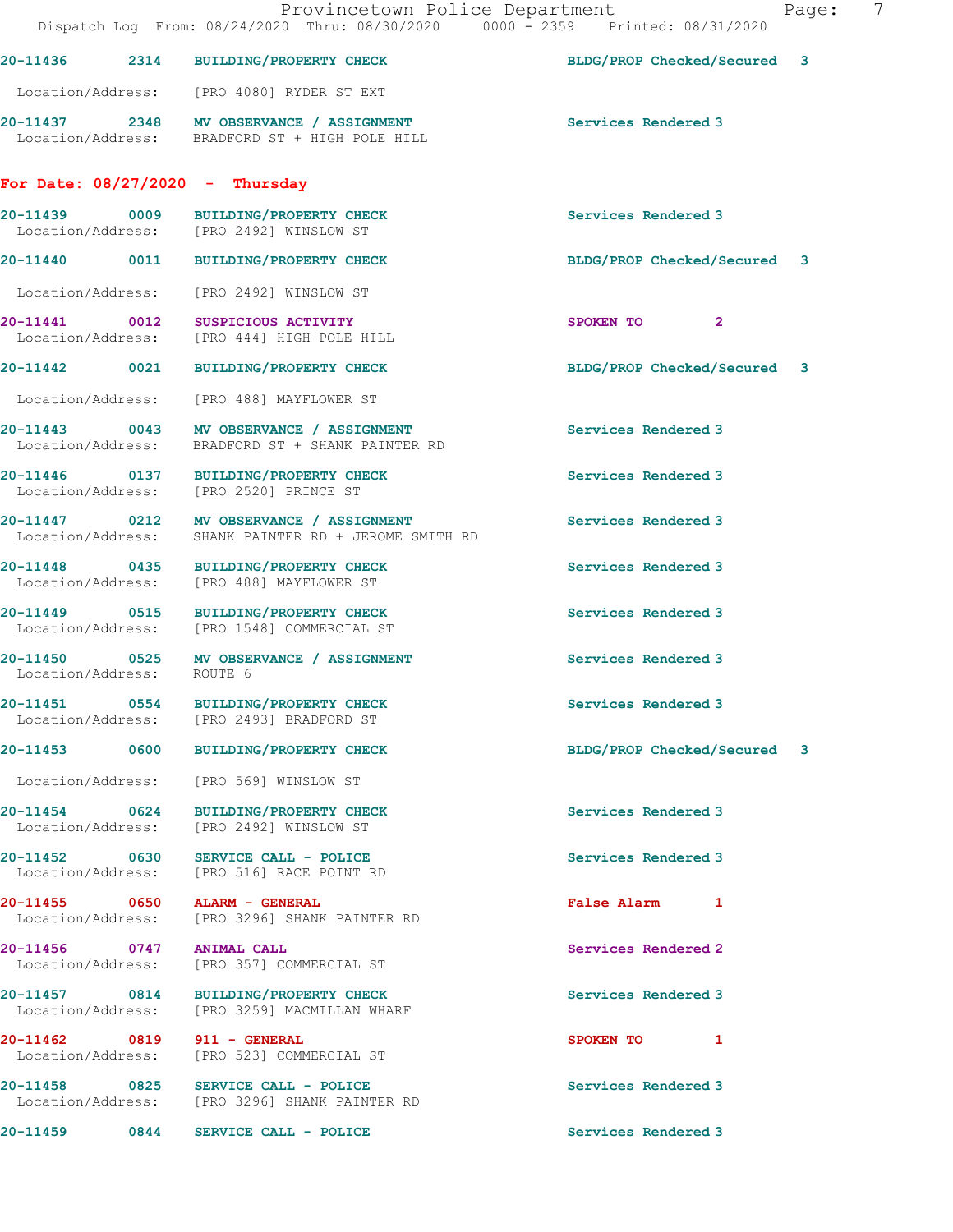|                                                                 | Provincetown Police Department<br>Dispatch Log From: 08/24/2020 Thru: 08/30/2020 0000 - 2359 Printed: 08/31/2020 |                           | Page: | 8 |
|-----------------------------------------------------------------|------------------------------------------------------------------------------------------------------------------|---------------------------|-------|---|
|                                                                 | Location/Address: [PRO 285] COMMERCIAL ST                                                                        |                           |       |   |
|                                                                 | 20-11460 0859 SERVICE CALL - POLICE<br>Location/Address: [PRO 804] COMMERCIAL ST                                 | Services Rendered 3       |       |   |
|                                                                 | 20-11463 0910 BUILDING/PROPERTY CHECK<br>Location/Address: [PRO 3430] COMMERCIAL ST                              | Services Rendered 3       |       |   |
|                                                                 | 20-11464 0934 SERVICE CALL - POLICE<br>Location/Address: [PRO 537] SHANK PAINTER RD                              | Services Rendered 3       |       |   |
|                                                                 | 20-11465 1003 MV OBSERVANCE / ASSIGNMENT<br>Location/Address: COMMERCIAL ST + SNAIL RD                           | Services Rendered 3       |       |   |
|                                                                 | 20-11467 1003 MEDICAL EMERGENCY<br>Location/Address: NICKERSON ST + TREMONT ST                                   | Services Rendered 1       |       |   |
|                                                                 | 20-11468 1005 MEDICAL EMERGENCY                                                                                  | Transported to Hospital   | 1     |   |
|                                                                 | Location/Address: [PRO 440] HARRY KEMP WAY                                                                       |                           |       |   |
| 20-11470 1055 ANIMAL CALL<br>Location/Address: OLD ANN PAGE WAY |                                                                                                                  | Services Rendered 2       |       |   |
|                                                                 | 20-11471 1126 HAZARDS<br>Location/Address: [PRO 451] JOHNSON ST                                                  | Services Rendered 2       |       |   |
|                                                                 | 20-11477 1357 BUILDING/PROPERTY CHECK<br>Location/Address: [PRO 3670] SHANK PAINTER RD                           | Services Rendered 3       |       |   |
| 20-11479 1411 ASSIST CITIZEN                                    |                                                                                                                  | Transferred Custody       | 3     |   |
| Location/Address: WEST FRANKLIN ST                              |                                                                                                                  |                           |       |   |
| 20-11480 1415 MEDICAL EMERGENCY                                 |                                                                                                                  | Transported to Hospital   | 1     |   |
| Location/Address: WEST FRANKLIN ST                              |                                                                                                                  |                           |       |   |
|                                                                 | 20-11481 1505 MEDICAL EMERGENCY                                                                                  | Transported to Hospital 1 |       |   |
|                                                                 | Location/Address: [PRO 433] RYDER ST EXT                                                                         |                           |       |   |
| 20-11482 1609 ANIMAL CALL<br>Location/Address:                  | [PRO 74] BRADFORD ST EXT                                                                                         | Could Not Locate 2        |       |   |
|                                                                 | 20-11483 1617 BUILDING/PROPERTY CHECK<br>Location/Address: [PRO 3259] MACMILLAN WHARF                            | Services Rendered 3       |       |   |
|                                                                 | 20-11484 1636 MV OBSERVANCE / ASSIGNMENT<br>Location/Address: [PRO 3440] ROUTE 6                                 | Services Rendered 3       |       |   |
| 20-11486 1657 ANIMAL CALL                                       | Location/Address: [PRO 3227] OLD ANN PAGE WAY                                                                    | Services Rendered 2       |       |   |
| 20-11487 1704 MV STOP                                           | Location/Address: [PRO 2513] ROUTE 6                                                                             | <b>VERBAL WARNING 3</b>   |       |   |
|                                                                 | 20-11488 1729 BUILDING/PROPERTY CHECK<br>Location/Address: [PRO 539] SHANK PAINTER RD                            | Services Rendered 3       |       |   |
|                                                                 | 20-11489 1750 MV OBSERVANCE / ASSIGNMENT<br>Location/Address: BRADFORD ST EXT + W VINE ST                        | Services Rendered 3       |       |   |
|                                                                 | 20-11492 1829 SERVICE CALL - POLICE<br>Location/Address: [PRO 542] SHANK PAINTER RD                              | SPOKEN TO<br>3            |       |   |
|                                                                 | 20-11491 1830 BUILDING/PROPERTY CHECK<br>Location/Address: [PRO 3430] COMMERCIAL ST                              | Services Rendered 3       |       |   |
| 20-11493 1841 FOLLOW UP                                         |                                                                                                                  | SPOKEN TO<br>$\mathbf{2}$ |       |   |

Location/Address: [PRO 1992] COMMERCIAL ST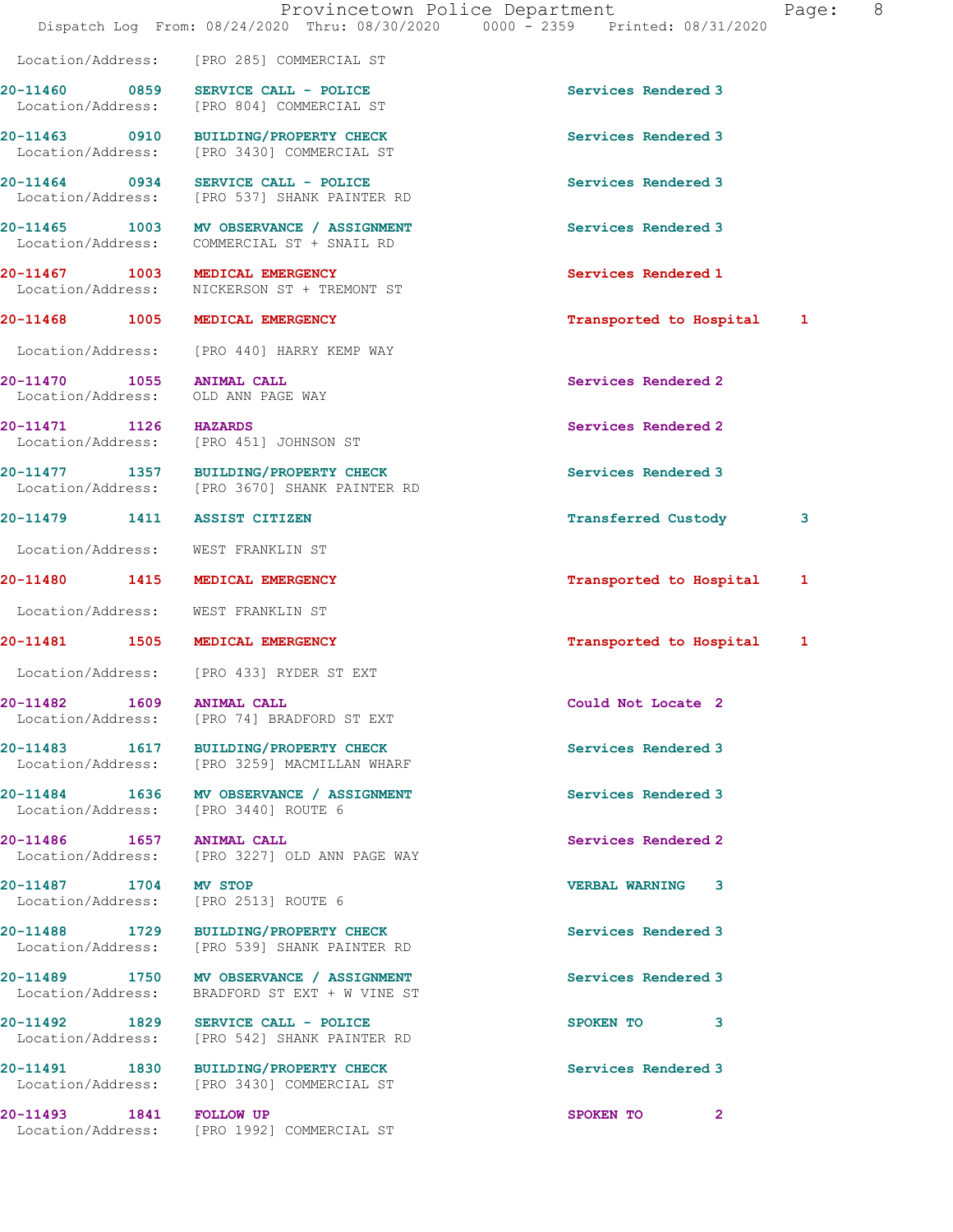|                                    |      | 20-11495    1924    SERVE PROTECTION ORDER<br>Location/Address: [PRO 87] CENTER ST  | Services Rendered 2         |   |   |
|------------------------------------|------|-------------------------------------------------------------------------------------|-----------------------------|---|---|
|                                    |      | Location/Address: [PRO 2576] COMMERCIAL ST                                          | False Alarm 1               |   |   |
|                                    |      | 20-11497 1945 BUILDING/PROPERTY CHECK                                               | BLDG/PROP Checked/Secured 3 |   |   |
|                                    |      | Location/Address: [PRO 3033] COMMERCIAL ST                                          |                             |   |   |
| 20-11498 1948                      |      | <b>BUILDING/PROPERTY CHECK</b><br>Location/Address: [PRO 2492] WINSLOW ST           | Services Rendered 3         |   |   |
| 20-11499 1950                      |      | <b>BUILDING/PROPERTY CHECK</b><br>Location/Address: [PRO 488] MAYFLOWER ST          | Services Rendered 3         |   |   |
| 20-11500 1955 MV STOP              |      | Location/Address: [PRO 413] CONWELL ST                                              | <b>VERBAL WARNING</b>       | 3 |   |
| 20-11501 2002 MV STOP              |      | Location/Address: [PRO 3873] CONWELL ST                                             | <b>VERBAL WARNING</b>       | 3 |   |
|                                    |      | 20-11503 2152 BUILDING/PROPERTY CHECK<br>Location/Address: [PRO 1548] COMMERCIAL ST | Services Rendered 3         |   |   |
|                                    |      | 20-11505 2157 BUILDING/PROPERTY CHECK                                               | BLDG/PROP Checked/Secured 3 |   |   |
|                                    |      | Location/Address: [PRO 569] WINSLOW ST                                              |                             |   |   |
|                                    |      | 20-11506 2159 BUILDING/PROPERTY CHECK                                               | BLDG/PROP Checked/Secured 3 |   |   |
|                                    |      | Location/Address: [PRO 488] MAYFLOWER ST                                            |                             |   |   |
|                                    |      | 20-11507 2159 BUILDING/PROPERTY CHECK                                               | BLDG/PROP Checked/Secured 3 |   |   |
|                                    |      | Location/Address: [PRO 2492] WINSLOW ST                                             |                             |   |   |
| For Date: $08/28/2020 -$ Friday    |      |                                                                                     |                             |   |   |
|                                    |      | 20-11509 0013 BUILDING/PROPERTY CHECK                                               | BLDG/PROP Checked/Secured 3 |   |   |
|                                    |      | Location/Address: [PRO 272] COMMERCIAL ST                                           |                             |   |   |
| 20-11510                           | 0018 | <b>BUILDING/PROPERTY CHECK</b>                                                      | BLDG/PROP Checked/Secured 3 |   |   |
|                                    |      | Location/Address: [PRO 2492] WINSLOW ST                                             |                             |   |   |
|                                    |      | 20-11512 0020 ASSIST DEPARTMENT / MUTUAL AID                                        | Referred to Other Agency    |   | 3 |
|                                    |      | Location/Address: [TRU 98] SHORE RD                                                 |                             |   |   |
| 20-11511 0023                      |      | <b>BUILDING/PROPERTY CHECK</b>                                                      | BLDG/PROP Checked/Secured   |   | 3 |
|                                    |      | Location/Address: [PRO 488] MAYFLOWER ST                                            |                             |   |   |
| 20-11514 0052<br>Location/Address: |      | MV OBSERVANCE / ASSIGNMENT<br>ROUTE 6 + SNAIL RD                                    | Services Rendered 3         |   |   |
| 20-11515                           | 0104 | MV STOP                                                                             | <b>VERBAL WARNING</b>       | 3 |   |

20-11516 0214 MV OBSERVANCE / ASSIGNMENT Services Rendered 3 Location/Address: JEROME SMITH RD + SHANK PAINTER RD

20-11517 0252 BUILDING/PROPERTY CHECK Services Rendered 3 Location/Address: [PRO 569] WINSLOW ST

20-11518 0307 BUILDING/PROPERTY CHECK BLDG/PROP Checked/Secured 3

Location/Address: [PRO 413] CONWELL ST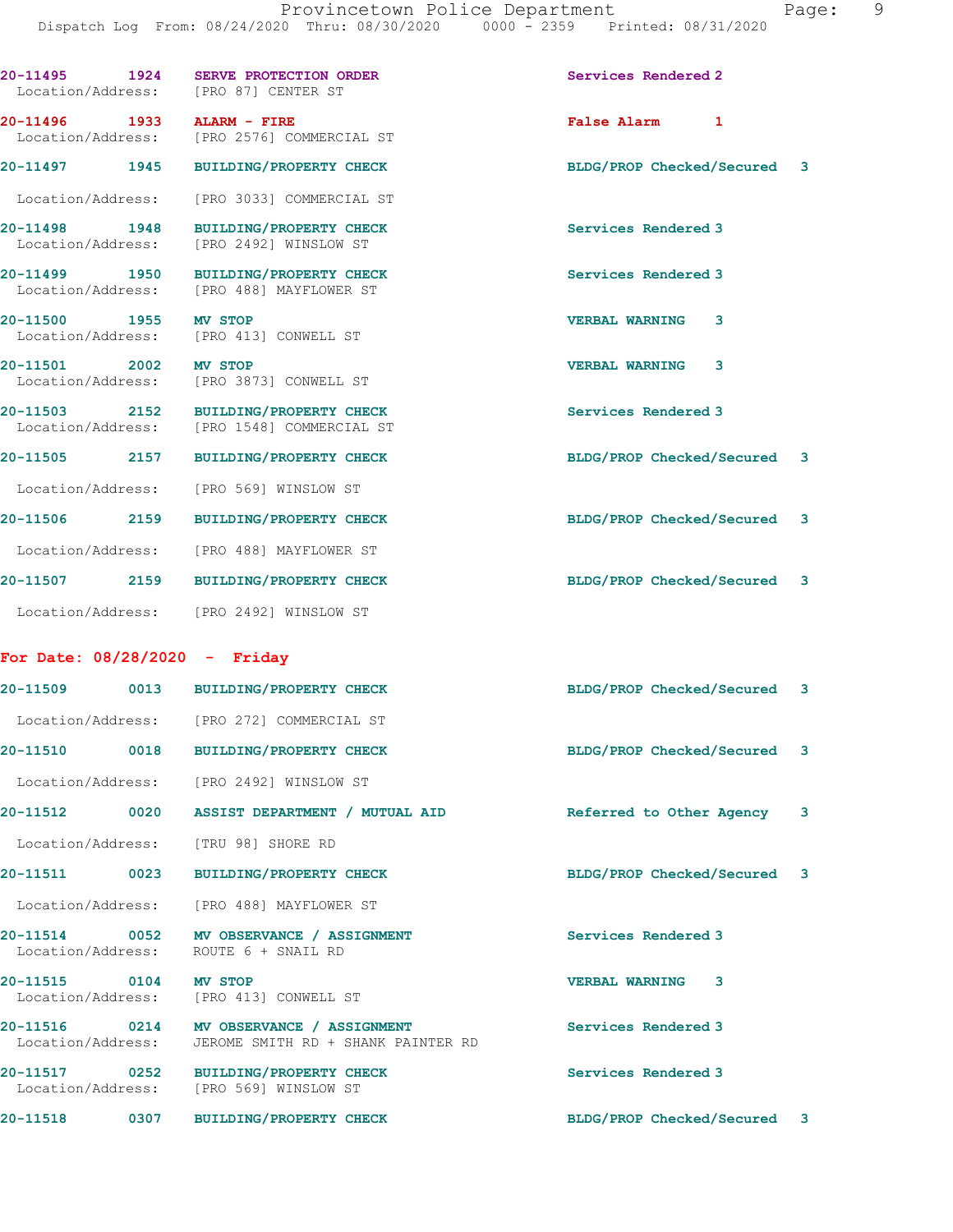|                                                               | Provincetown Police Department<br>Dispatch Log From: 08/24/2020 Thru: 08/30/2020 0000 - 2359 Printed: 08/31/2020 |                             | Page: 10 |
|---------------------------------------------------------------|------------------------------------------------------------------------------------------------------------------|-----------------------------|----------|
|                                                               | Location/Address: [PRO 519] RACE POINT RD                                                                        |                             |          |
| 20-11519 0319                                                 | SUSPICIOUS ACTIVITY<br>Location/Address: [PRO 1536] COMMERCIAL ST<br>Refer To Arrest: 20-100-AR                  | Arrest(s) Made 2            |          |
|                                                               | 20-11520 0540 BUILDING/PROPERTY CHECK                                                                            | BLDG/PROP Checked/Secured 3 |          |
|                                                               | Location/Address: [PRO 569] WINSLOW ST                                                                           |                             |          |
|                                                               | 20-11521 0558 BUILDING/PROPERTY CHECK<br>Location/Address: [PRO 488] MAYFLOWER ST                                | Services Rendered 3         |          |
|                                                               | 20-11522 0600 BUILDING/PROPERTY CHECK<br>Location/Address: [PRO 2492] WINSLOW ST                                 | Services Rendered 3         |          |
| 20-11523 0606 PARK, WALK & TALK                               | Location: [PRO 3431] LOPES SQUARE                                                                                | Services Rendered 3         |          |
| 20-11524 0650 FLIGHT COVERAGE                                 | Location/Address: [PRO 516] RACE POINT RD                                                                        | Services Rendered 3         |          |
| 20-11526 0757 MEDICAL EMERGENCY                               | Location/Address: [PRO 350] COMMERCIAL ST                                                                        | PATIENT REFUSAL 1           |          |
| 20-11528 0831 LOST PROPERTY                                   | Location/Address: [PRO 542] SHANK PAINTER RD                                                                     | Services Rendered 3         |          |
| 20-11529 0839 PRISONER TRANSPORT                              |                                                                                                                  | <b>Transferred Custody</b>  | 3        |
|                                                               | Location/Address: [PRO 542] SHANK PAINTER RD<br>Refer To Arrest: 20-100-AR                                       |                             |          |
|                                                               |                                                                                                                  | Referred to Other Agency 1  |          |
|                                                               | Location/Address: [PRO 1952] COMMERCIAL ST                                                                       |                             |          |
| 20-11532 0919 PARKING COMPLAINT                               | Location/Address: [PRO 667] COMMERCIAL ST                                                                        | Services Rendered 3         |          |
| 20-11535 0954<br>Location/Address:                            | <b>ANIMAL CALL</b><br>[PRO 1803] SHANK PAINTER RD                                                                | Services Rendered 2         |          |
| 20-11536 1005 VANDALISM                                       | Location/Address: [PRO 3873] CONWELL ST                                                                          | Services Rendered 3         |          |
| 20-11537 1023 MEDICAL EMERGENCY                               |                                                                                                                  | Citation / Warning Issued 1 |          |
| Refer To Accident: 20-56-AC                                   | Location/Address: [PRO 2539] RYDER ST EXT                                                                        |                             |          |
| 20-11538 1024 TRAFFIC CONTROL                                 | Location/Address: [PRO 2136] COMMERCIAL ST                                                                       | Services Rendered 3         |          |
| 20-11540 1025 PARKING COMPLAINT                               | Location/Address: [PRO 1389] JOHNSON ST                                                                          | Services Rendered 3         |          |
| 20-11539 1046 FOLLOW UP<br>Location/Address: OLD ANN PAGE WAY |                                                                                                                  | FOLLOW UP<br>$\mathbf{2}$   |          |
| 20-11541 1051 MV STOP                                         | Location/Address: ROUTE 6 + SHANK PAINTER RD                                                                     | <b>VERBAL WARNING 3</b>     |          |
| 20-11543 1115 INJURED SEAGULL                                 | Location/Address: [PRO 106] COMMERCIAL ST                                                                        | Could Not Locate 2          |          |
| 20-11544 1132 ANIMAL CALL                                     | Location/Address: [PRO 74] BRADFORD ST EXT                                                                       | Services Rendered 2         |          |
| 20-11545 1203 PARKING COMPLAINT                               | Location/Address: [PRO 1389] JOHNSON ST                                                                          | Services Rendered 3         |          |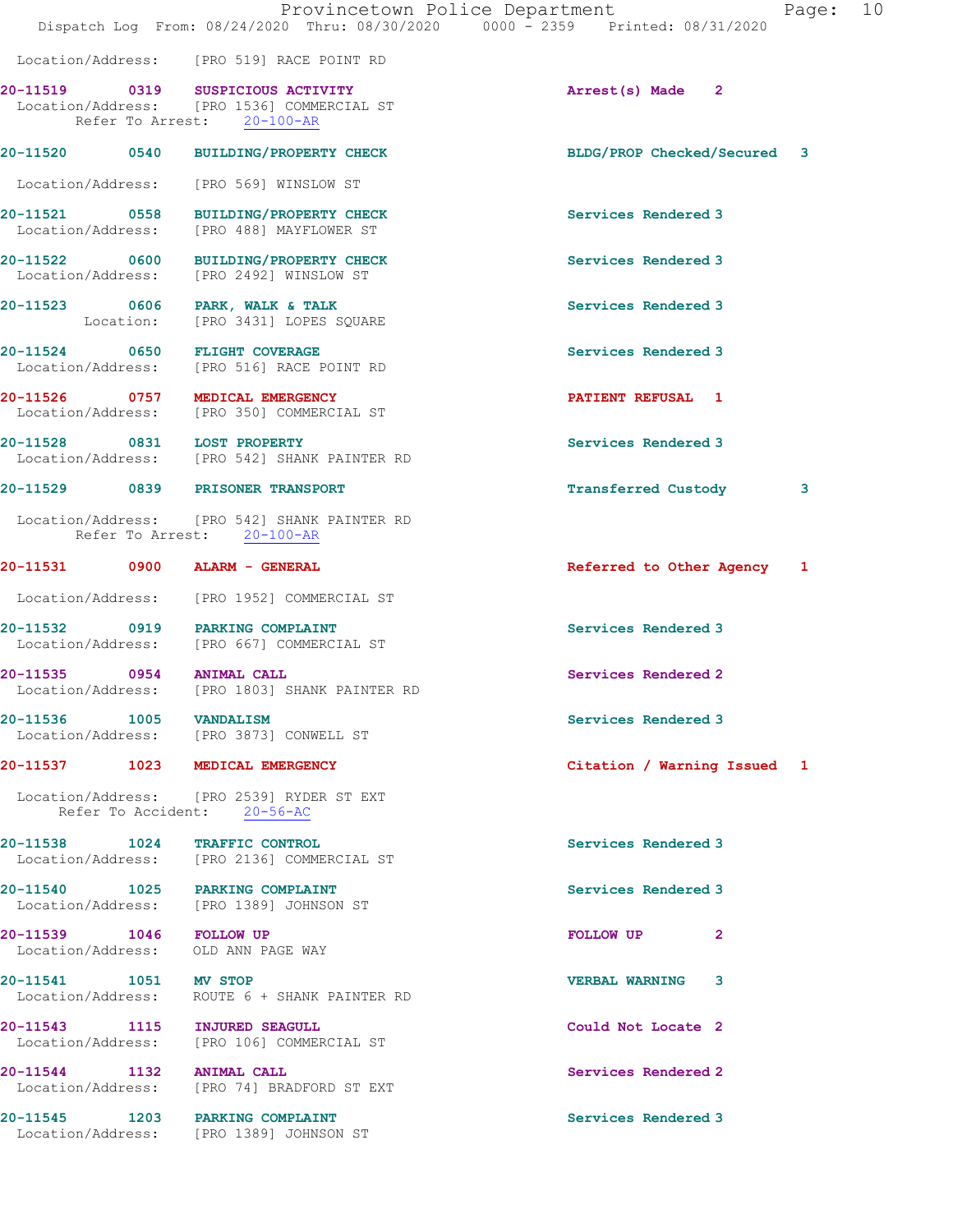|                               |      | 20-11546 1211 PARKING COMPLAINT<br>Location/Address: ARCH ST + COMMERCIAL ST          | Services Rendered 3         |   |
|-------------------------------|------|---------------------------------------------------------------------------------------|-----------------------------|---|
|                               |      | 20-11548 1234 MEDICAL EMERGENCY                                                       | Transported to Hospital 1   |   |
|                               |      | Location/Address: [PRO 440] HARRY KEMP WAY                                            |                             |   |
|                               |      | 20-11551 1345 PARKING COMPLAINT<br>Location/Address: [PRO 507] PEARL ST               | Services Rendered 3         |   |
|                               |      | 20-11553 1515 NOISE COMPLAINT<br>Location/Address: [PRO 1356] COMMERCIAL ST           | SPOKEN TO 3                 |   |
|                               |      | 20-11554 1522 ALARM - GENERAL                                                         | BLDG/PROP Checked/Secured 1 |   |
|                               |      | Location/Address: [PRO 2554] COMMERCIAL ST                                            |                             |   |
|                               |      | 20-11555 1547 ANIMAL CALL<br>Location/Address: [PRO 106] COMMERCIAL ST                | Services Rendered 2         |   |
|                               |      | 20-11558   1642   911 - GENERAL<br>Location/Address: [PRO 1694] COMMERCIAL ST         | Could Not Locate 1          |   |
|                               |      | 20-11563 1814 MEDICAL EMERGENCY<br>Location/Address: [PRO 726] BRADFORD ST            | PATIENT REFUSAL 1           |   |
|                               |      | 20-11565 1937 BUILDING/PROPERTY CHECK<br>Location/Address: [PRO 3259] MACMILLAN WHARF | Services Rendered 3         |   |
| 20-11567 1956 ANIMAL CALL     |      | Location/Address: [PRO 1613] WINTHROP ST                                              | SPOKEN TO 2                 |   |
|                               |      | 20-11568 2014 MV OBSERVANCE / ASSIGNMENT<br>Location/Address: CONWELL ST + ROUTE 6    | <b>Services Rendered 3</b>  |   |
| 20-11569 2025 MV STOP         |      |                                                                                       | No Action Required          | 3 |
| Location/Address: STANDISH ST |      |                                                                                       |                             |   |
|                               |      | 20-11570 2035 MEDICAL EMERGENCY<br>Location/Address: COMMERCIAL ST + COTTAGE ST       | PATIENT REFUSAL 1           |   |
|                               |      | 20-11571 2041 ASSIST CITIZEN                                                          | Referred to Other Agency 3  |   |
|                               |      | Location/Address: [PRO 106] COMMERCIAL ST                                             |                             |   |
| 20-11573                      | 2110 | MV STOP<br>Location/Address: [PRO 3430] COMMERCIAL ST                                 | <b>VERBAL WARNING</b><br>3  |   |
|                               |      | 20-11574 2115 BUILDING/PROPERTY CHECK                                                 | BLDG/PROP Checked/Secured 3 |   |
|                               |      | Location/Address: [PRO 175] COMMERCIAL ST                                             |                             |   |
| 20-11575                      | 2118 | <b>ASSIST CITIZEN</b><br>Location/Address: [PRO 2184] NELSON AVE                      | Services Rendered 3         |   |
|                               |      | 20-11576 2123 MV STOP<br>Location/Address: [PRO 3430] COMMERCIAL ST                   | VERBAL WARNING 3            |   |
| 20-11577                      | 2133 | <b>BUILDING/PROPERTY CHECK</b>                                                        | BLDG/PROP Checked/Secured 3 |   |
|                               |      | Location/Address: [PRO 2492] WINSLOW ST                                               |                             |   |
| 20-11578                      | 2133 | <b>BUILDING/PROPERTY CHECK</b>                                                        | BLDG/PROP Checked/Secured 3 |   |
|                               |      | Location/Address: [PRO 569] WINSLOW ST                                                |                             |   |
| 20-11579 2133                 |      | <b>BUILDING/PROPERTY CHECK</b>                                                        | BLDG/PROP Checked/Secured 3 |   |
| Location/Address:             |      | [PRO 488] MAYFLOWER ST                                                                |                             |   |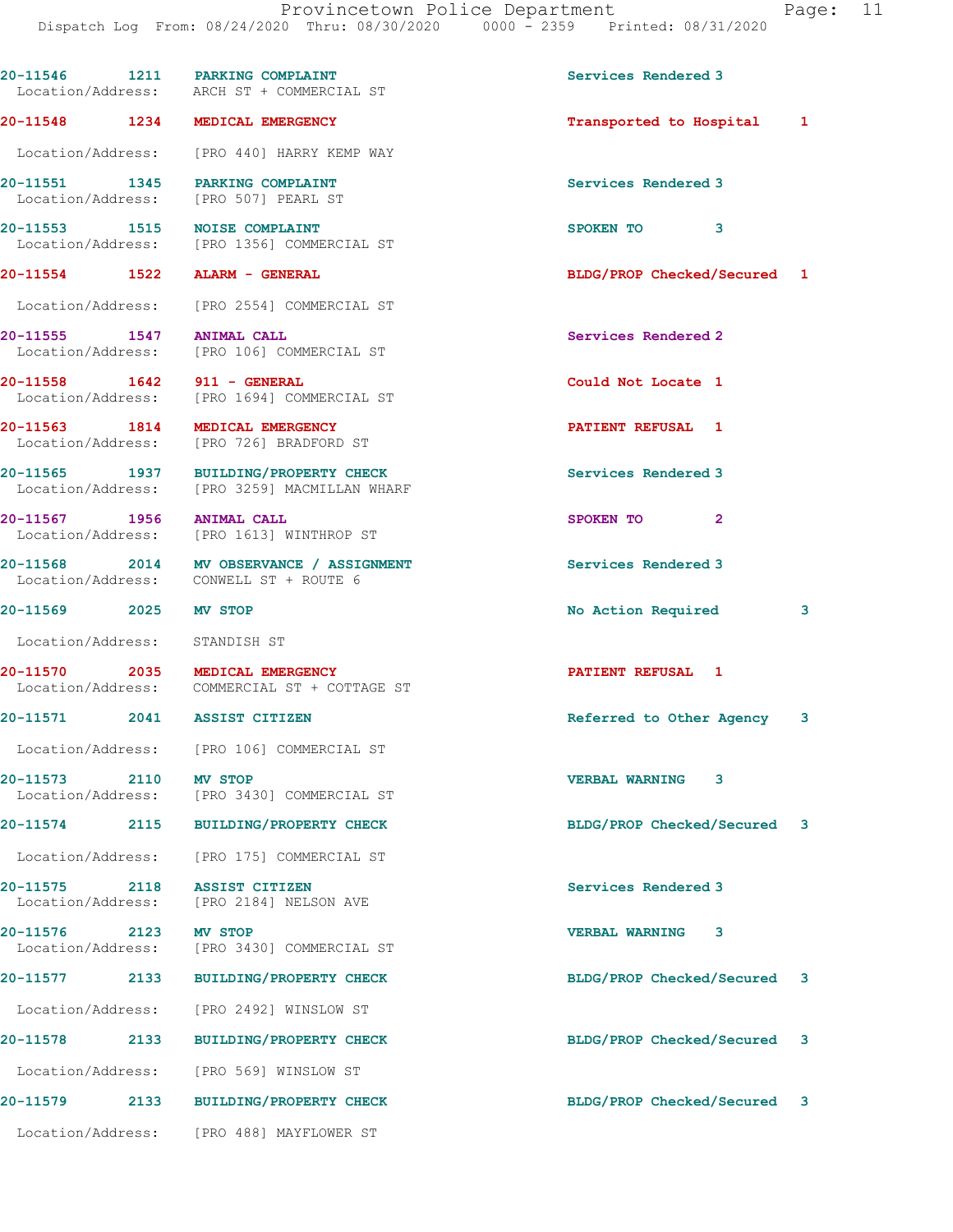|                                   | 20-11581 2140 NOISE COMPLAINT<br>Location/Address: [PRO 805] COMMERCIAL ST                  | SPOKEN TO                   | 3            |
|-----------------------------------|---------------------------------------------------------------------------------------------|-----------------------------|--------------|
| 20-11585 2331 SERVE WARRANT       | Location/Address: COMMERCIAL ST + SMALLS CT<br>Refer To Arrest: 20-101-AR                   | Arrest(s) Made              | 3            |
| For Date: $08/29/2020 -$ Saturday |                                                                                             |                             |              |
|                                   | 20-11586 0005 NOISE COMPLAINT<br>Location/Address: [PRO 1611] WINTHROP ST                   | Unfounded                   | 3            |
| 20-11588 0015 911 - GENERAL       | Location/Address: [PRO 2977] COMMERCIAL ST                                                  | Could Not Locate 1          |              |
|                                   | 20-11589 0017 NOISE COMPLAINT<br>Location/Address: [PRO 453] KILEY CT                       | SPOKEN TO 3                 |              |
|                                   | 20-11590 0026 BUILDING/PROPERTY CHECK                                                       | BLDG/PROP Checked/Secured 3 |              |
|                                   | Location/Address: [PRO 182] COMMERCIAL ST                                                   |                             |              |
|                                   | 20-11593 0037 BUILDING/PROPERTY CHECK                                                       | BLDG/PROP Checked/Secured 3 |              |
|                                   | Location/Address: [PRO 379] COMMERCIAL ST                                                   |                             |              |
| 20-11592 0045                     | <b>BUILDING/PROPERTY CHECK</b><br>Location/Address: [PRO 488] MAYFLOWER ST                  | Services Rendered 3         |              |
| 20-11595 0047                     | SUSPICIOUS ACTIVITY<br>Location/Address: [PRO 4080] RYDER ST EXT                            | SPOKEN TO                   | $\mathbf{2}$ |
| 20-11594 0048                     | <b>BUILDING/PROPERTY CHECK</b><br>Location/Address: [PRO 2492] WINSLOW ST                   | Services Rendered 3         |              |
|                                   | 20-11596 0049 ASSIST DEPARTMENT / MUTUAL AID<br>Location/Address: [TRU 624] GREAT HOLLOW RD | <b>Services Rendered 3</b>  |              |
|                                   | 20-11597 0207 BUILDING/PROPERTY CHECK<br>Location/Address: [PRO 569] WINSLOW ST             | Services Rendered 3         |              |
|                                   | 20-11598 0207 BUILDING/PROPERTY CHECK<br>Location/Address: [PRO 3318] CEMETERY RD           | Services Rendered 3         |              |
|                                   | 20-11599 0211 BUILDING/PROPERTY CHECK<br>Location/Address: [PRO 3317] CEMETERY RD           | Services Rendered 3         |              |
|                                   | 20-11600 0225 MV OBSERVANCE / ASSIGNMENT<br>Location/Address: CONWELL ST + HARRY KEMP WAY   | Services Rendered 3         |              |
|                                   | 20-11601 0358 BUILDING/PROPERTY CHECK                                                       | BLDG/PROP Checked/Secured 3 |              |
|                                   | Location/Address: [PRO 516] RACE POINT RD                                                   |                             |              |
|                                   | 20-11602 0513 MV OBSERVANCE / ASSIGNMENT<br>Location/Address: ROUTE 6 + HOWLAND ST          | Services Rendered 3         |              |
|                                   | 20-11603 0529 BUILDING/PROPERTY CHECK                                                       | BLDG/PROP Checked/Secured 3 |              |
|                                   | Location/Address: [PRO 3703] ROUTE 6                                                        |                             |              |
|                                   | 20-11604 0551 MV OBSERVANCE / ASSIGNMENT<br>Location/Address: ROUTE 6 + SNAIL RD            | Services Rendered 3         |              |
|                                   | 20-11605 0608 BUILDING/PROPERTY CHECK<br>Location/Address: [PRO 488] MAYFLOWER ST           | Services Rendered 3         |              |
|                                   | 20-11606 0610 BUILDING/PROPERTY CHECK<br>Location/Address: [PRO 2492] WINSLOW ST            | Services Rendered 3         |              |
|                                   |                                                                                             |                             |              |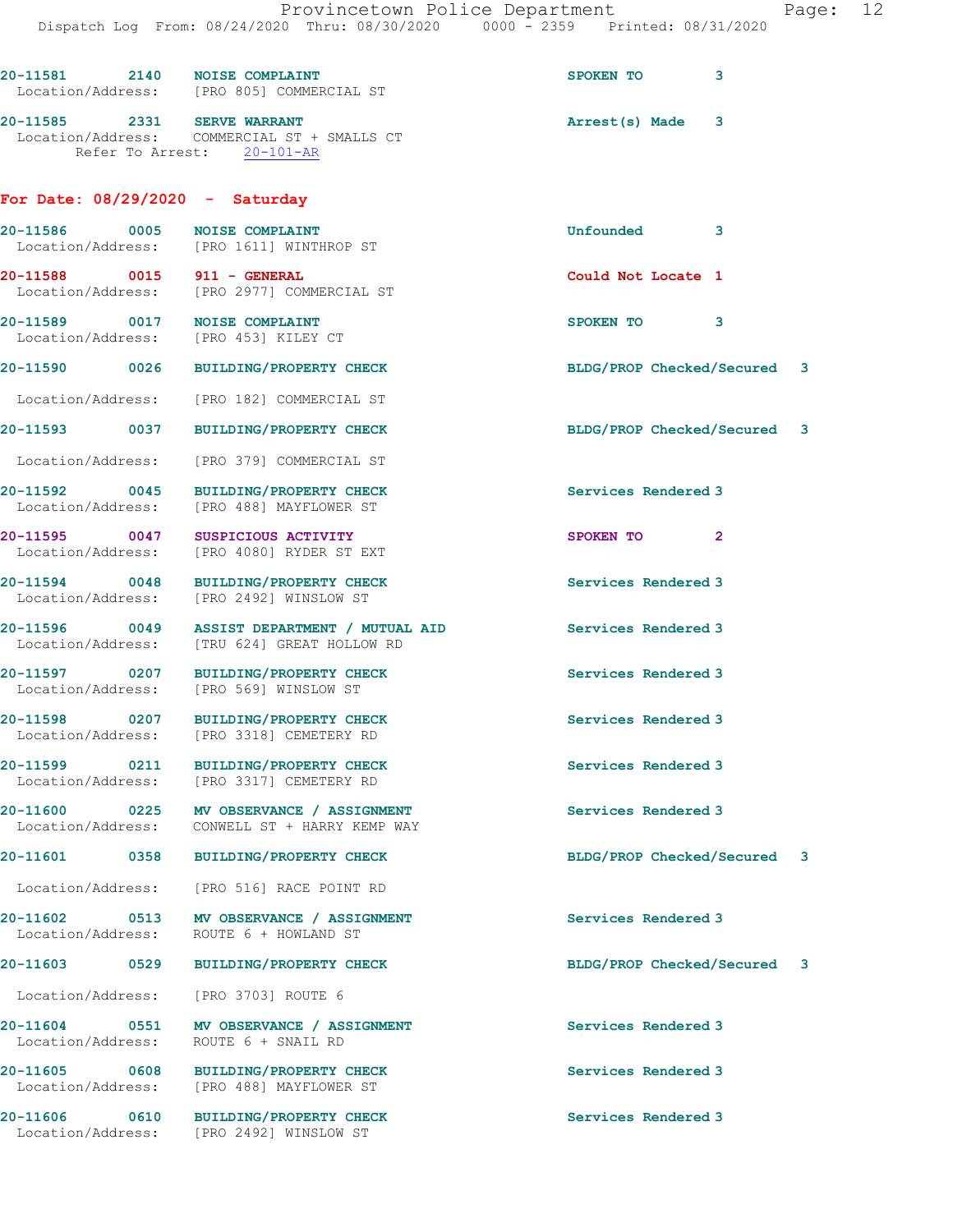|                                                               | 20-11607 0616 BUILDING/PROPERTY CHECK<br>Location/Address: [PRO 569] WINSLOW ST        | Services Rendered 3         |
|---------------------------------------------------------------|----------------------------------------------------------------------------------------|-----------------------------|
| 20-11609 0753 MV HIT & RUN                                    | Location/Address: [PRO 357] COMMERCIAL ST                                              | Services Rendered 2         |
| 20-11610 0811 MV STOP                                         | Location/Address: NICKERSON ST + BRADFORD ST                                           | <b>VERBAL WARNING</b><br>3  |
|                                                               | 20-11611 0817 MV STOP<br>Location/Address: [PRO 2885] COMMERCIAL ST                    | 3<br><b>VERBAL WARNING</b>  |
| 20-11613 0859 MV STOP<br>Location/Address: [PRO 2513] ROUTE 6 |                                                                                        | <b>VERBAL WARNING</b><br>3  |
| 20-11614 0901 ANIMAL CALL                                     | Location/Address: [PRO 2053] COMMERCIAL ST                                             | Services Rendered 2         |
|                                                               | 20-11616  0913  SUSPICIOUS ACTIVITY<br>Location/Address: COMMERCIAL ST + BRADFORD ST   | Could Not Locate 2          |
|                                                               | 20-11617 0929 BUILDING/PROPERTY CHECK<br>Location/Address: [PRO 2206] PILGRIMS LANDING | Services Rendered 3         |
| 20-11619 0938 FOLLOW UP                                       | Location/Address: [PRO 1439] UPPER MILLER HILL RD                                      | FOLLOW UP <sub>2</sub>      |
|                                                               | 20-11622 1024 SERVICE CALL - POLICE<br>Location/Address: [PRO 2184] NELSON AVE         | Services Rendered 3         |
| Location/Address: [PRO 3440] ROUTE 6                          | 20-11621 1026 MV OBSERVANCE / ASSIGNMENT                                               | Services Rendered 3         |
| 20-11623 1030 MV STOP<br>Location/Address: [PRO 2513] ROUTE 6 |                                                                                        | <b>VERBAL WARNING</b><br>3  |
| 20-11624 1040 MV STOP                                         | Location/Address: SHANK PAINTER RD + PROVINCE RD                                       | <b>VERBAL WARNING</b><br>3  |
|                                                               | 20-11625 1050 MV STOP<br>Location/Address: HARRY KEMP WAY + CONWELL ST                 | <b>VERBAL WARNING</b><br>3  |
|                                                               | 20-11626 1056 FOLLOW UP<br>Location/Address: [PRO 3227] OLD ANN PAGE WAY               | FOLLOW UP<br>$\mathbf{2}$   |
| 20-11628 1127                                                 | <b>LOST MA LICENSE</b><br>Location/Address: [PRO 542] SHANK PAINTER RD                 | Services Rendered 3         |
| 20-11629                                                      | 1130 BUILDING/PROPERTY CHECK                                                           | BLDG/PROP Checked/Secured 3 |
|                                                               | Location/Address: [PRO 3317] CEMETERY RD                                               |                             |
| 20-11654 1145 ASSIST CITIZEN                                  | Location/Address: [PRO 542] SHANK PAINTER RD                                           | Services Rendered 3         |
| 20-11633 1219 LOST FORD KEY                                   | Location/Address: [PRO 542] SHANK PAINTER RD                                           | Services Rendered 3         |
| 20-11634 1233                                                 | <b>ANIMAL CALL</b><br>Location/Address: [PRO 4007] STANDISH ST                         | Services Rendered 2         |
| 20-11635 1240 COVID COMPLAINT                                 | Location/Address: [PRO 3432] COMMERCIAL ST                                             | Services Rendered 3         |
| 20-11636 1247 VANDALISM GRAFFITI                              | Location/Address: [PRO 2618] COMMERCIAL ST                                             | Services Rendered 3         |
| 20-11638 1322                                                 | SUSPICIOUS ACTIVITY<br>Location/Address: [PRO 433] RYDER ST EXT                        | Could Not Locate 2          |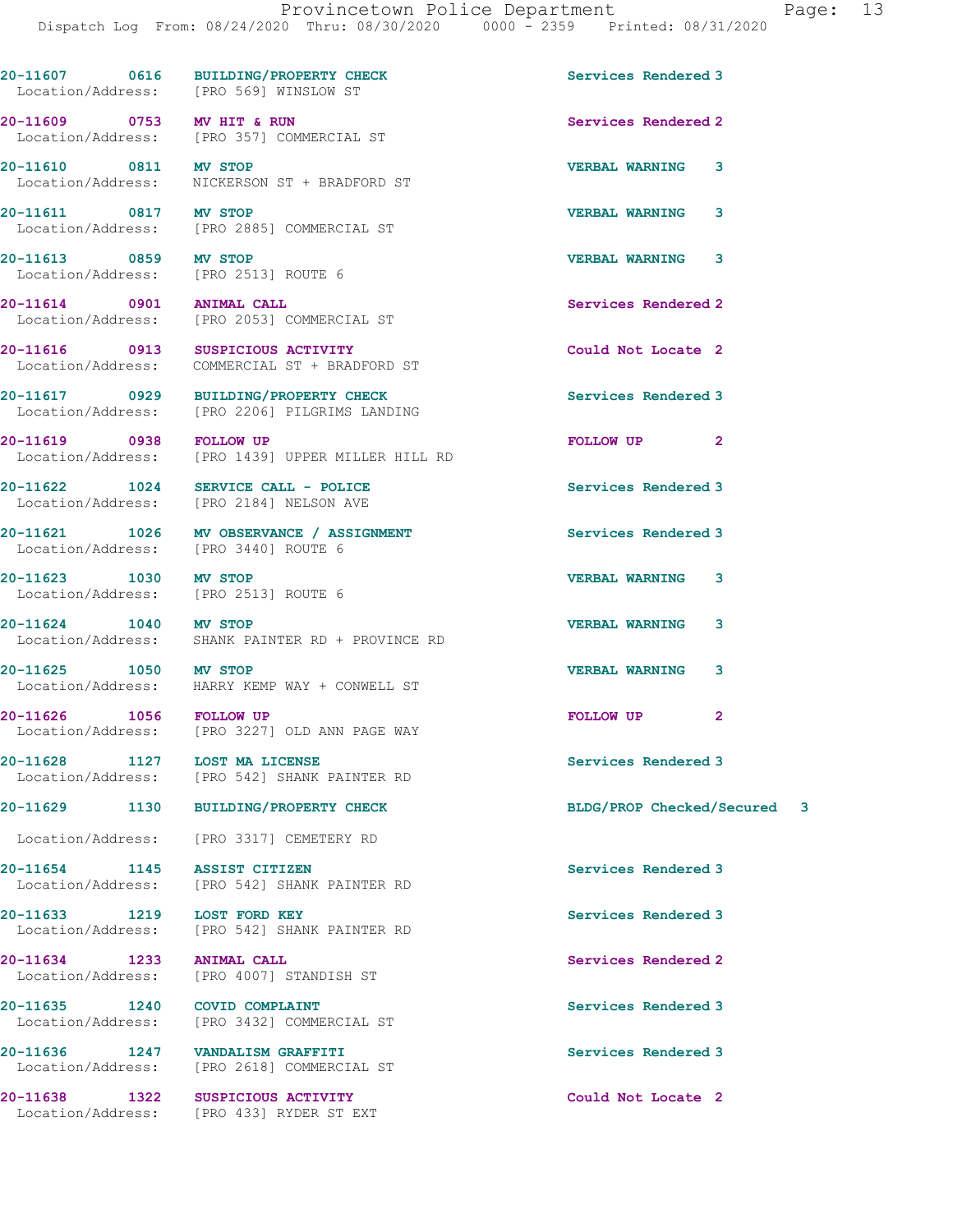Provincetown Police Department Fage: 14 Dispatch Log From: 08/24/2020 Thru: 08/30/2020 0000 - 2359 Printed: 08/31/2020 20-11639 1327 MEDICAL EMERGENCY PATIENT REFUSAL 1 Location/Address: [PRO 440] HARRY KEMP WAY 20-11640 1341 SICK DUCK Transferred Custody 2 Location/Address: [PRO 1626] COMMERCIAL ST 20-11641 1356 DISTURBANCE - FIGHT / ARGUMENT Services Rendered 1 Location/Address: [PRO 3432] COMMERCIAL ST 20-11643 1427 911 - GENERAL Services Rendered 1 Location/Address: [PRO 994] MILLER HILL RD 20-11645 1524 PARKING COMPLAINT Services Rendered 3 Location/Address: COURT ST + COMMERCIAL ST 20-11647 1612 ASSIST CITIZEN SPOKEN TO 3 Location/Address: ROUTE 6 + SNAIL RD 20-11648 1620 MV STOP Citation / Warning Issued 3 Location/Address: ROUTE 6 + SNAIL RD 20-11649 1642 SERVICE CALL - POLICE 30 Services Rendered 3 Location/Address: [PRO 3271] BRADFORD ST 20-11651 1736 MV STOP VERBAL WARNING 3 Location/Address: ROUTE 6 + SNAIL RD 20-11652 1755 MV STOP VERBAL WARNING 3 Location/Address: [PRO 1293] BRADFORD ST 20-11655 1832 COMPLAINT - GENERAL 20-11655 1832 COMPLAINT - GENERAL COULD COULD Not Locate 3 [PRO 1952] COMMERCIAL ST 20-11657 1935 BUILDING/PROPERTY CHECK BLDG/PROP Checked/Secured 3 Location/Address: [PRO 272] COMMERCIAL ST 20-11658 1952 MV STOP Citation / Warning Issued 3 Location/Address: [PRO 1886] BRADFORD ST 20-11659 2011 MV STOP VERBAL WARNING 3 Location/Address: BRADFORD ST + CENTER ST 20-11661 2013 MV STOP VERBAL WARNING 3 Location/Address: ROUTE 6 20-11662 2020 MV STOP VERBAL WARNING 3 Location/Address: BRADFORD ST + BANGS ST 20-11664 2032 MV OBSERVANCE / ASSIGNMENT Services Rendered 3 Location/Address: RYDER ST + BRADFORD ST 20-11665 2037 MV STOP VERBAL WARNING 3 Location/Address: STANDISH ST + COMMERCIAL ST 20-11663 2039 BUILDING/PROPERTY CHECK Services Rendered 3 Location/Address: [PRO 2512] JEROME SMITH RD 20-11666 2049 BUILDING/PROPERTY CHECK BLDG/PROP Checked/Secured 3 Location/Address: COMMERCIAL ST 20-11668 2059 MV STOP VERBAL WARNING 3 Location/Address: ROUTE 6 + HOWLAND ST

20-11669 2107 NOISE COMPLAINT SPOKEN TO 3 Location/Address: [PRO 284] COMMERCIAL ST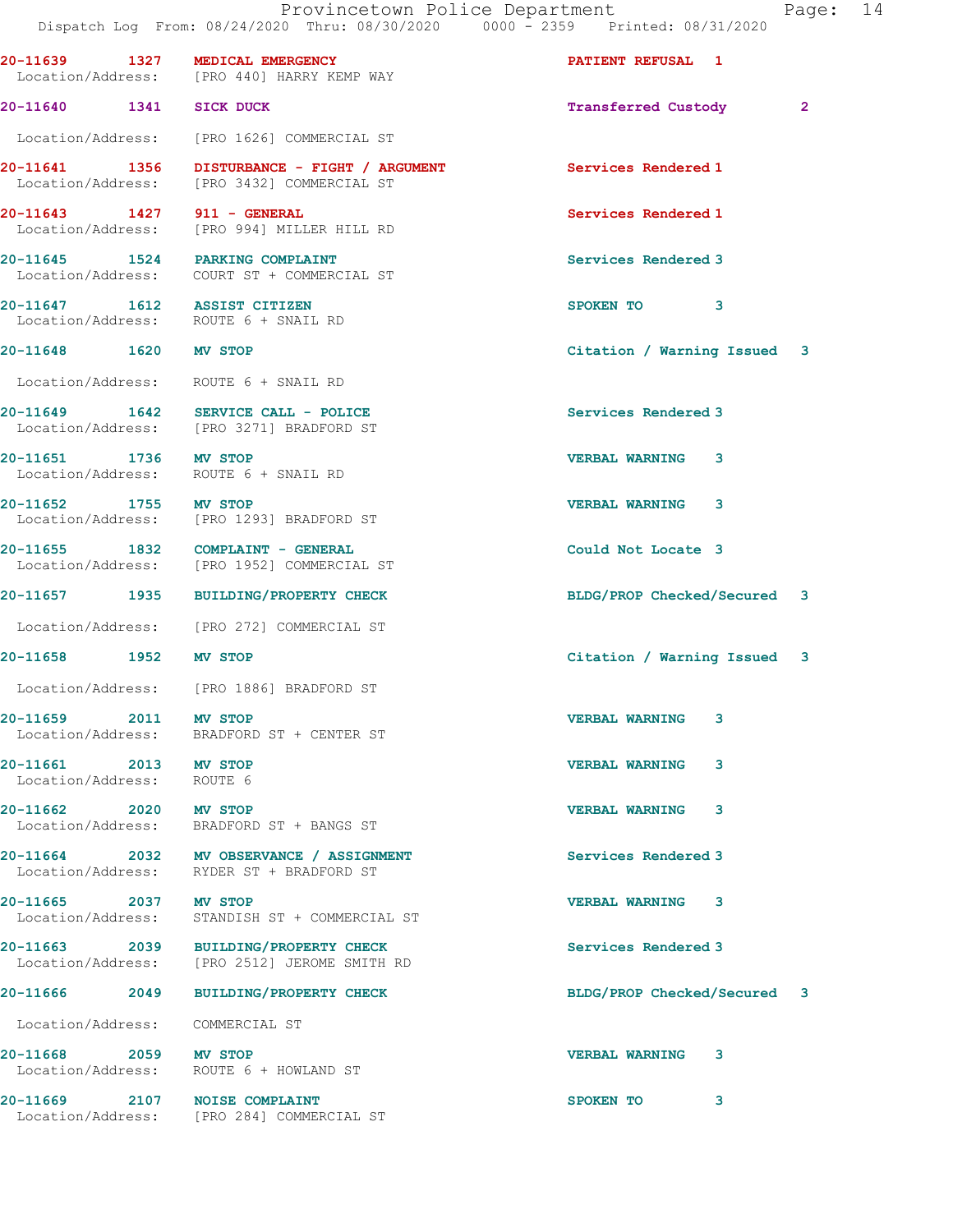| Provincetown Police Department<br>Page:<br>Dispatch Log From: 08/24/2020 Thru: 08/30/2020 0000 - 2359 Printed: 08/31/2020 |  |                                                                                              |                             |   |  |
|---------------------------------------------------------------------------------------------------------------------------|--|----------------------------------------------------------------------------------------------|-----------------------------|---|--|
|                                                                                                                           |  | 20-11670 2113 MEDICAL EMERGENCY                                                              | Transported to Hospital 1   |   |  |
|                                                                                                                           |  | Location/Address: [PRO 301] COMMERCIAL ST                                                    |                             |   |  |
| 20-11671 2133 MV STOP                                                                                                     |  | Location/Address: COMMERCIAL ST + CENTER ST                                                  | VERBAL WARNING 3            |   |  |
|                                                                                                                           |  | 20-11672 2201 BUILDING/PROPERTY CHECK                                                        | BLDG/PROP Checked/Secured 3 |   |  |
|                                                                                                                           |  | Location/Address: [PRO 175] COMMERCIAL ST                                                    |                             |   |  |
|                                                                                                                           |  | 20-11674 2223 BUILDING/PROPERTY CHECK<br>Location/Address: [PRO 2483] COMMERCIAL ST          | Services Rendered 3         |   |  |
| 20-11677 2327 MV STOP                                                                                                     |  | Location/Address: [PRO 2518] ROUTE 6                                                         | <b>VERBAL WARNING 3</b>     |   |  |
|                                                                                                                           |  | 20-11678 2353 BUILDING/PROPERTY CHECK<br>Location/Address: [PRO 488] MAYFLOWER ST            | Services Rendered 3         |   |  |
|                                                                                                                           |  | For Date: $08/30/2020 -$ Sunday                                                              |                             |   |  |
|                                                                                                                           |  | 20-11679 0022 NOISE COMPLAINT<br>Location/Address: SHIPS WAY RD EXT                          | Unfounded 3                 |   |  |
|                                                                                                                           |  | 20-11681 0109 BUILDING/PROPERTY CHECK                                                        | BLDG/PROP Checked/Secured 3 |   |  |
|                                                                                                                           |  | Location/Address: [PRO 537] SHANK PAINTER RD                                                 |                             |   |  |
|                                                                                                                           |  | 20-11682 0118 MV OBSERVANCE / ASSIGNMENT<br>Location/Address: [PRO 37] BRADFORD ST           | Services Rendered 3         |   |  |
|                                                                                                                           |  | 20-11683 0147 BUILDING/PROPERTY CHECK<br>Location/Address: [PRO 569] WINSLOW ST              | Services Rendered 3         |   |  |
|                                                                                                                           |  | 20-11684 0156 MV OBSERVANCE / ASSIGNMENT<br>Location/Address: BRADFORD ST + SHANK PAINTER RD | Services Rendered 3         |   |  |
|                                                                                                                           |  | 20-11685 0205 BUILDING/PROPERTY CHECK                                                        | BLDG/PROP Checked/Secured 3 |   |  |
|                                                                                                                           |  | Location/Address: [PRO 440] HARRY KEMP WAY                                                   |                             |   |  |
| <b>20-11686</b>                                                                                                           |  | 0244 BUILDING/PROPERTY CHECK                                                                 | BLDG/PROP Checked/Secured 3 |   |  |
|                                                                                                                           |  | Location/Address: [PRO 516] RACE POINT RD                                                    |                             |   |  |
|                                                                                                                           |  | 20-11687 0316 BUILDING/PROPERTY CHECK                                                        | BLDG/PROP Checked/Secured   | 3 |  |
| Location/Address:                                                                                                         |  | [PRO 530] SHANK PAINTER RD                                                                   |                             |   |  |
| 20-11688 0333                                                                                                             |  | <b>BUILDING/PROPERTY CHECK</b>                                                               | BLDG/PROP Checked/Secured   | 3 |  |
| Location/Address:                                                                                                         |  | [PRO 488] MAYFLOWER ST                                                                       |                             |   |  |
| 20-11689 0528<br>Location/Address:                                                                                        |  | <b>BUILDING/PROPERTY CHECK</b><br>[PRO 3318] CEMETERY RD                                     | Services Rendered 3         |   |  |
| 20-11690 0532<br>Location/Address:                                                                                        |  | <b>BUILDING/PROPERTY CHECK</b><br>[PRO 3317] CEMETERY RD                                     | Services Rendered 3         |   |  |
| Location/Address:                                                                                                         |  | 20-11691 0552 MV OBSERVANCE / ASSIGNMENT<br>ROUTE 6 + HOWLAND ST                             | Services Rendered 3         |   |  |
| Location/Address:                                                                                                         |  | 20-11692 0602 BUILDING/PROPERTY CHECK<br>[PRO 488] MAYFLOWER ST                              | Services Rendered 3         |   |  |
| 20-11693 0604                                                                                                             |  | BUILDING/PROPERTY CHECK<br>Location/Address: [PRO 2492] WINSLOW ST                           | Services Rendered 3         |   |  |

20-11694 0610 BUILDING/PROPERTY CHECK Services Rendered 3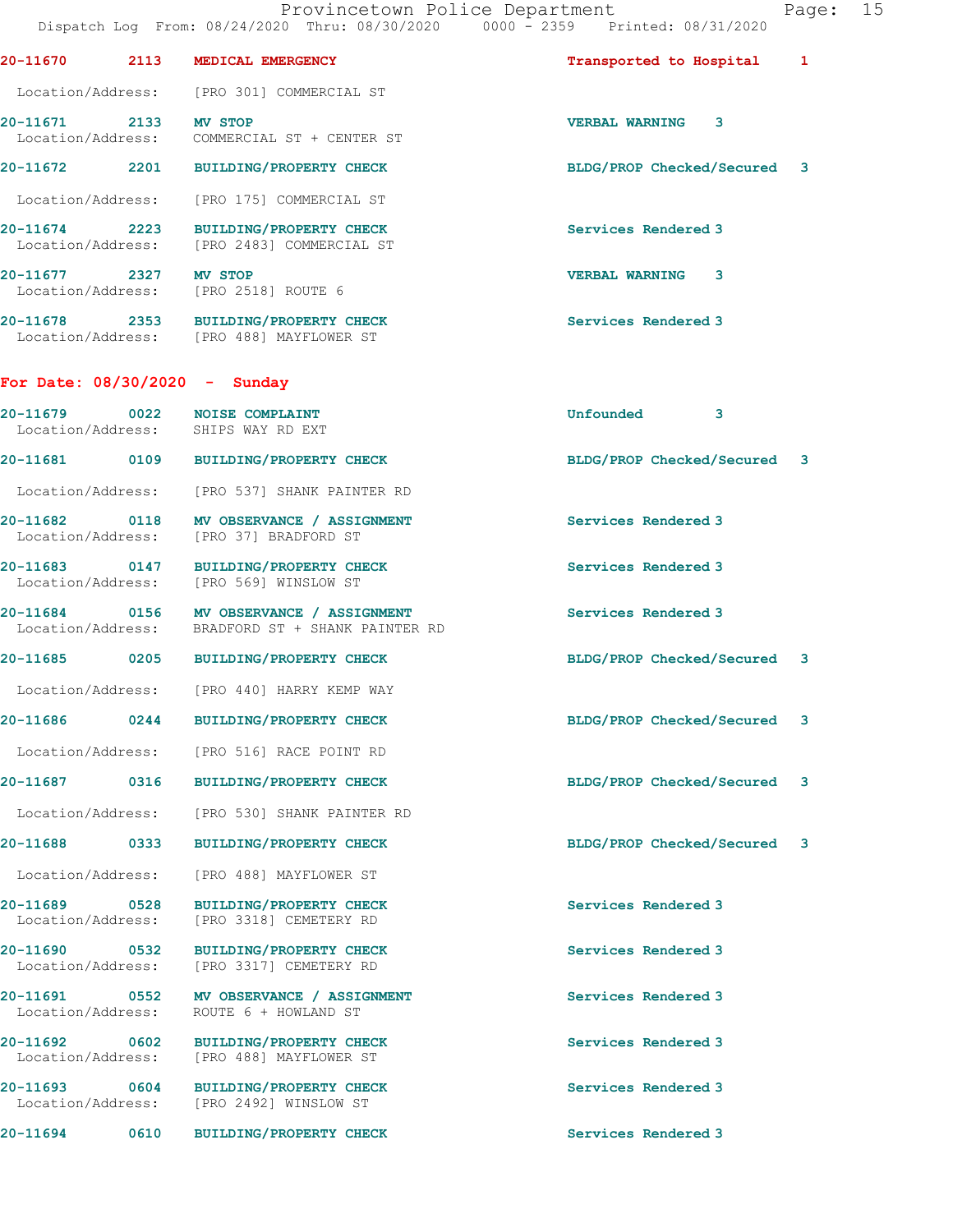|                                    | Provincetown Police Department<br>Dispatch Log From: 08/24/2020 Thru: 08/30/2020 0000 - 2359 Printed: 08/31/2020 |                             | Page: 16 |  |
|------------------------------------|------------------------------------------------------------------------------------------------------------------|-----------------------------|----------|--|
|                                    | Location/Address: [PRO 569] WINSLOW ST                                                                           |                             |          |  |
| 20-11695 0633 MV COMPLAINT         | Location/Address: [PRO 2755] COMMERCIAL ST                                                                       | <b>VERBAL WARNING 2</b>     |          |  |
|                                    | 20-11696 0800 SERVICE CALL - POLICE<br>Location/Address: [PRO 516] RACE POINT RD                                 | Services Rendered 3         |          |  |
|                                    | 20-11697 0810 BUILDING/PROPERTY CHECK                                                                            | BLDG/PROP Checked/Secured 3 |          |  |
|                                    | Location/Address: [PRO 2977] COMMERCIAL ST                                                                       |                             |          |  |
|                                    | 20-11698 0824 BUILDING/PROPERTY CHECK                                                                            | BLDG/PROP Checked/Secured 3 |          |  |
|                                    | Location/Address: [PRO 3259] MACMILLAN WHARF                                                                     |                             |          |  |
| 20-11699 0834 MV STOP              | Location/Address: [PRO 105] COMMERCIAL ST                                                                        | Services Rendered 3         |          |  |
|                                    | 20-11700 0836 MEDICAL EMERGENCY<br>Location/Address: [PRO 106] COMMERCIAL ST                                     | <b>PATIENT REFUSAL 1</b>    |          |  |
|                                    | $20-11704$ 0929 SERVICE CALL - POLICE<br>Location/Address: [PRO 2518] ROUTE 6                                    | Services Rendered 3         |          |  |
|                                    | 20-11705 0931 MV STOP<br>Location/Address: [PRO 2513] ROUTE 6                                                    | <b>VERBAL WARNING 3</b>     |          |  |
| 20-11706 0952 MV VANDALISM         | Location/Address: [PRO 2977] COMMERCIAL ST                                                                       | Services Rendered 2         |          |  |
|                                    | 20-11708 1050 PARKING COMPLAINT<br>Location/Address: RYDER ST                                                    | Services Rendered 3         |          |  |
| 20-11710 1145 MV STOP              |                                                                                                                  | Citation / Warning Issued 3 |          |  |
| Location/Address: HARBOR HILL RD   |                                                                                                                  |                             |          |  |
|                                    | 20-11711 1150 MEDICAL EMERGENCY<br>Location/Address: [PRO 2461] BRADFORD ST EXT                                  | <b>PATIENT REFUSAL 1</b>    |          |  |
| 20-11712 1156 911 - GENERAL        |                                                                                                                  | No Action Required          | 1        |  |
|                                    | Location/Address: [PRO 2490] PROVINCELANDS RD                                                                    |                             |          |  |
| 20-11714 1254 MV STOP              | Location/Address: COMMERCIAL ST + WHORFS CT                                                                      | <b>VERBAL WARNING 3</b>     |          |  |
| Location/Address:                  | 20-11716 1426 HARASSMENT / THREATS<br>[PRO 3458] COMMERCIAL ST                                                   | SPOKEN TO<br>$\overline{2}$ |          |  |
| 20-11720 1629<br>Location/Address: | DISTURBANCE - FIGHT / ARGUMENT<br>[PRO 196] COMMERCIAL ST                                                        | Services Rendered 1         |          |  |
|                                    | 20-11721 1633 SERVICE CALL - POLICE<br>Location/Address: [PRO 269] COMMERCIAL ST                                 | Services Rendered 3         |          |  |
|                                    | 20-11722 1707 MEDICAL EMERGENCY<br>Location/Address: [PRO 780] BROWNE ST                                         | <b>PATIENT REFUSAL 1</b>    |          |  |
|                                    |                                                                                                                  |                             |          |  |

20-11723 1715 BUILDING/PROPERTY CHECK Services Rendered 3 Location/Address: [PRO 2206] PILGRIMS LANDING

20-11724 1745 MV STOP VERBAL WARNING 3 Location/Address: [PRO 521] ROUTE 6

20-11726 1751 MV STOP Citation / Warning Issued 3

Location/Address: [PRO 521] ROUTE 6

20-11728 1807 MV STOP VERBAL WARNING 3